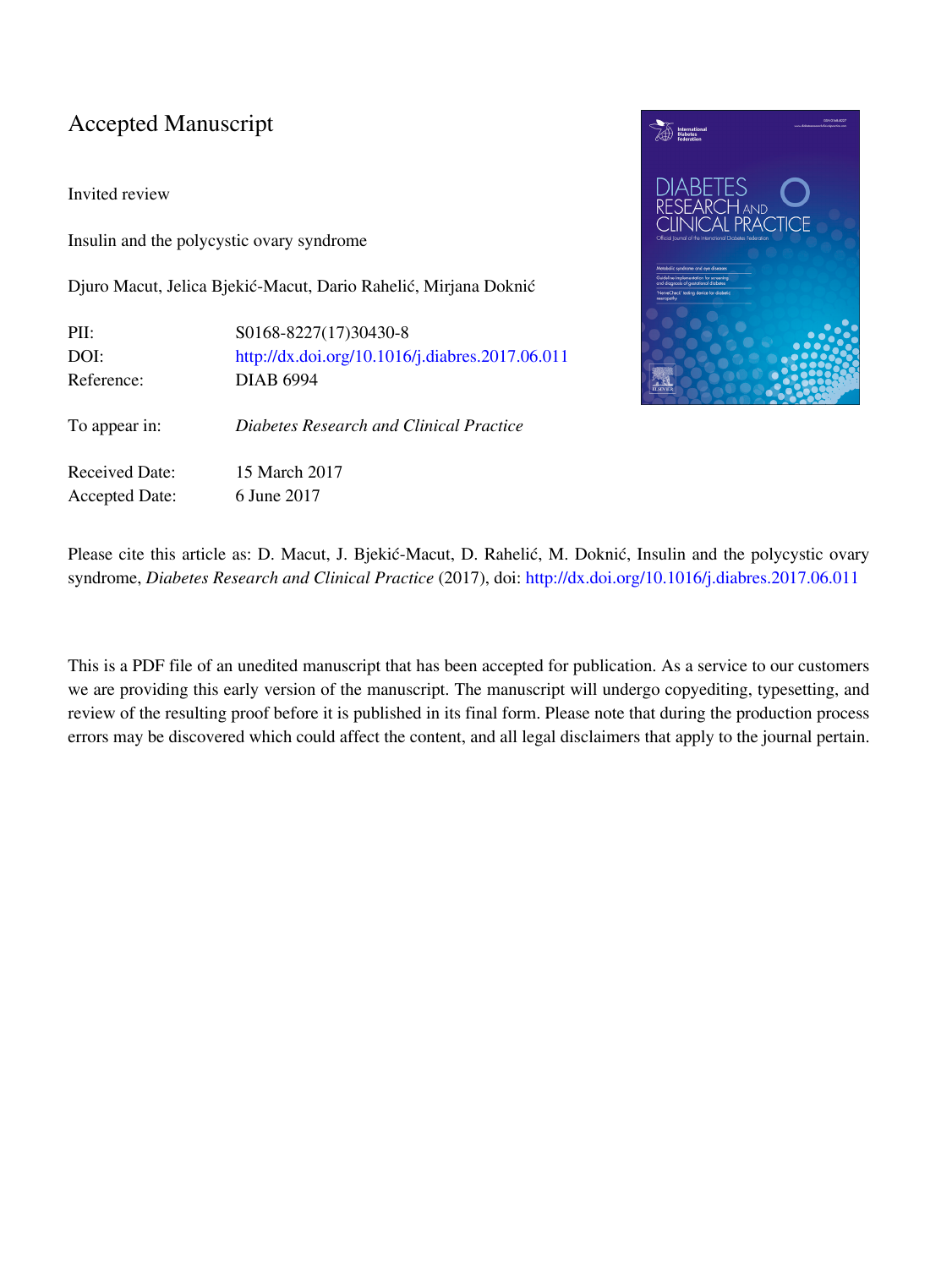#### **INSULIN AND THE POLYCYSTIC OVARY SYNDROME**

### **Djuro Macut<sup>a</sup> , Jelica Bjeki**ć**-Macut<sup>b</sup> , Dario Raheli**ć **c , Mirjana Dokni**ć **a**

<sup>a</sup>Clinic of Endocrinology, Diabetes and Diseases of Metabolism, Faculty of Medicine, University of Belgrade, Serbia; <sup>b</sup>Department of Endocrinology, UMC Bežanijska kosa, Faculty of Medicine, University of Belgrade, Serbia; <sup>c</sup>Department of Endocrinology, Diabetes and Clinical Pharmacology, Clinic for Internal Medicine, School of Medicine Zagreb, Dubrava University Hospital, Zagreb, Croatia

### **Corresponding author:**

Djuro Macut, MD, PhD Clinic of Endocrinology, Diabetes and Metabolic Diseases dr Subotica 13, 11000 Belgrade Tel. +381 11 3639 742 E-mail: djmacut@gmail.com

**Short title**: Insulin and PCOS

**Key words:** insulin; insulin resistance; polycystic ovary syndrome; androgens; metformin

**Word count: 4043**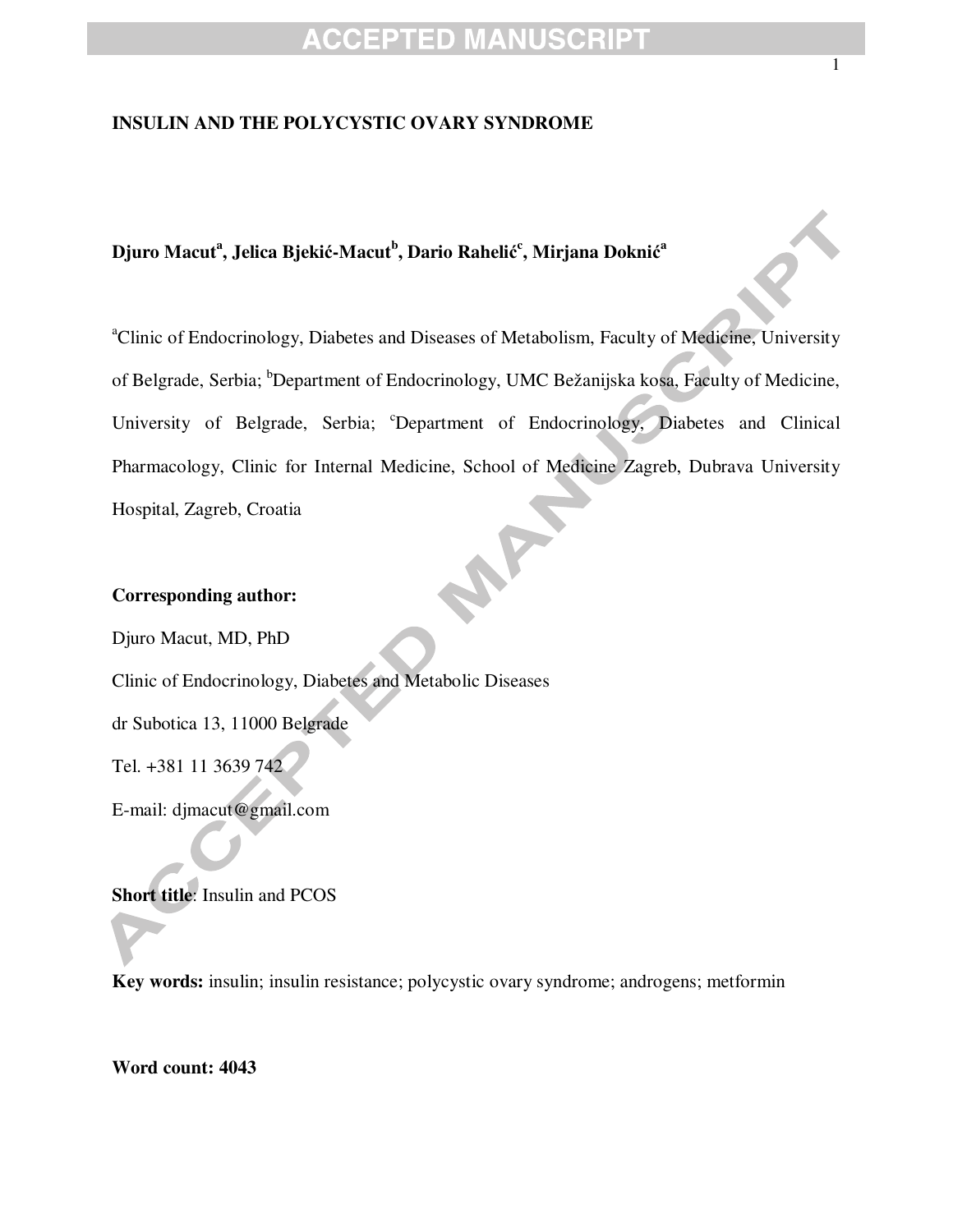#### **Abstract**

Polycystic ovary syndrome (PCOS) is the most prevalent endocrinopathy among women during reproductive age. PCOS is characterised by hyperandrogenaemia, hyperinsulinaemia, and deranged adipokines secretion from the adipose tissue. In addition to the reduced insulin sensitivity, PCOS women exhibit β-cell dysfunction as well. Low birth weight and foetal exposure to androgens may contribute to the development of the PCOS phenotype during life. Further metabolic complications lead to dyslipidaemia, worsening obesity and glucose tolerance, high prevalence of metabolic syndrome, and greater susceptibility to diabetes. PCOS women show age-related existence of hypertension, and subtle endothelial and vascular changes. Adverse reproductive outcomes include anovulatory infertility, and unrecognised potentiation of the hormone-dependent endometrial cancer. The main therapeutic approach is lifestyle modification. Metformin is the primary insulin-sensitising drug to be used as an adjuvant therapy to lifestyle modification in patients with insulin resistance and impaired glucose tolerance, as well as in those referred to infertility treatment. Thiazolidinediones should be reserved for women intolerant of or refractory to metformin, while GLP1 has a potential therapeutic use in obese PCOS women. Randomised clinical trials and repetitive studies on different PCOS phenotypes for the preventive actions and therapeutic options are still lacking, though.

2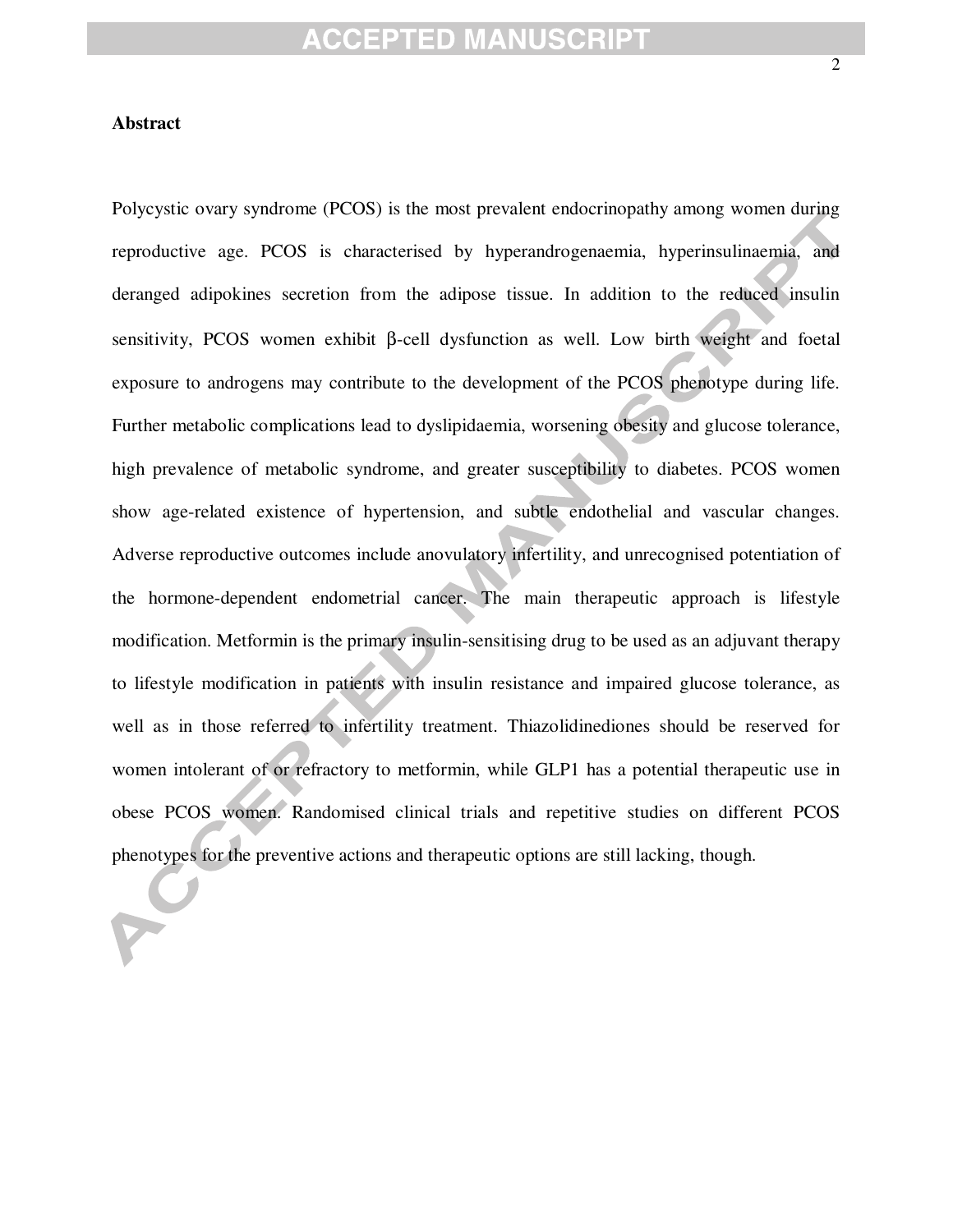#### **1. Introduction**

Polycystic ovary syndrome (PCOS) is considered as the most common endocrinopathy in women of reproductive age. Women with PCOS are characterised by hyperandrogenaemia, hyperinsulinaemia, hypothalamic-pituitary-ovarian axis dysfunction, and deranged adipokines secretion from the adipose tissue. These specific alterations interact in different tissues, such as fat, liver, muscle and ovaries, resulting in a variety of phenotypes of the syndrome [1]. A recent survey showed that metabolic disorders, obesity, and type 2 diabetes (T2D) were recognised as the most important long-term concerns related to PCOS [2]. Moreover, longitudinal studies showed that worsening of insulin resistance (IR) over time in obese PCOS women is a risk factor for the early development of T2D [3]. NF

### **2. Diagnosis and prevalence of PCOS**

The diagnosis of PCOS is based on clinical grounds, while sets of criteria for defining it were put forward at two major expert conferences. The 1990 criteria, or the NIH criteria, require that both clinical hyperandrogenism and/or biochemical hyperandrogenaemia, together with chronic oligo-/anovulation be present [4]. The 2003 criteria, or the Rotterdam criteria, added the third major criterion, ultrasound presentation of polycystic ovaries, and require the presence of two of the three criteria in question: oligo-/anovulation, clinical and/or biochemical hyperandrogenism, and ultrasonographic ovarian morphology [5]. The change that the Rotterdam criteria brought about by including an ultrasound image of polycystic ovary led to the recognition of PCOS as a syndrome with a variety of complex clinical phenotypes with various outcomes. In order to reconcile the differences between these two sets of criteria, the obligatory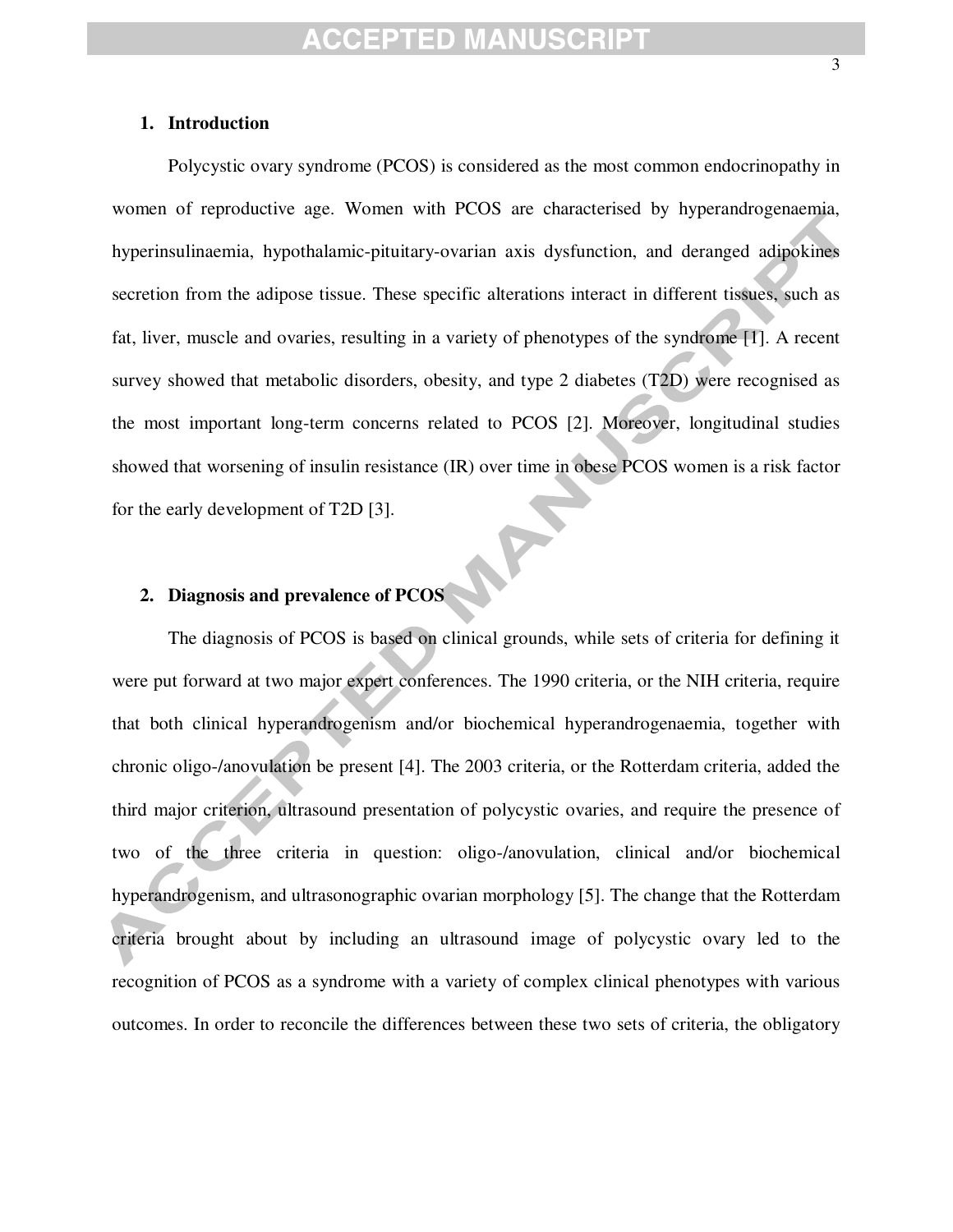presence of hyperandrogenism was proposed by the Androgen Excess and PCOS Society in 2009 [6].

Prevalence of PCOS varies depending on the criteria used and population analysed. It is estimated to range between 6% and 25% [4-6]. This suggests that a thorough understanding of PCOS pathophysiology and its association with reproductive and metabolic disturbances is essential for addressing women's health and for expanding knowledge on how to treat this highly multifaceted syndrome [1].

#### **3. Pathophysiology of insulin resistance and hyperinsulinaemia in PCOS**

Insulin resistance refers to an increased amount of insulin needed to perform metabolic action. Besides metabolic effects, insulin exerts both mitogenic and reproductive actions. The complexity of the clamp technique and frequently-sampled i.v. glucose tolerance test with minimal model analysis have directed clinical researchers towards the use of fasting parameters of glucose homeostasis as surrogate measures of insulin resistance. Therefore, homeostatic model assessment, fasting glucose-to-insulin ratio, and quantitative insulin sensitivity check index have been developed and broadly used in clinical research, including metabolic studies in PCOS [7].

Abdominal obesity contributes to insulin resistance in women with the syndrome [8, 9], possibly through subclinical inflammation [10]. It is not clear whether metabolically active intraabdominal adipose tissue is increased in PCOS. However, subcutaneous adipose tissue as a dysfunctional adipose tissue compartment represented by lower circulating adiponectin was found in PCOS, and was shown to be associated with IR [11]. Moreover, it is possible that lower adiponectin concentrations and accumulation of ectopic fat in the liver, skeletal muscle and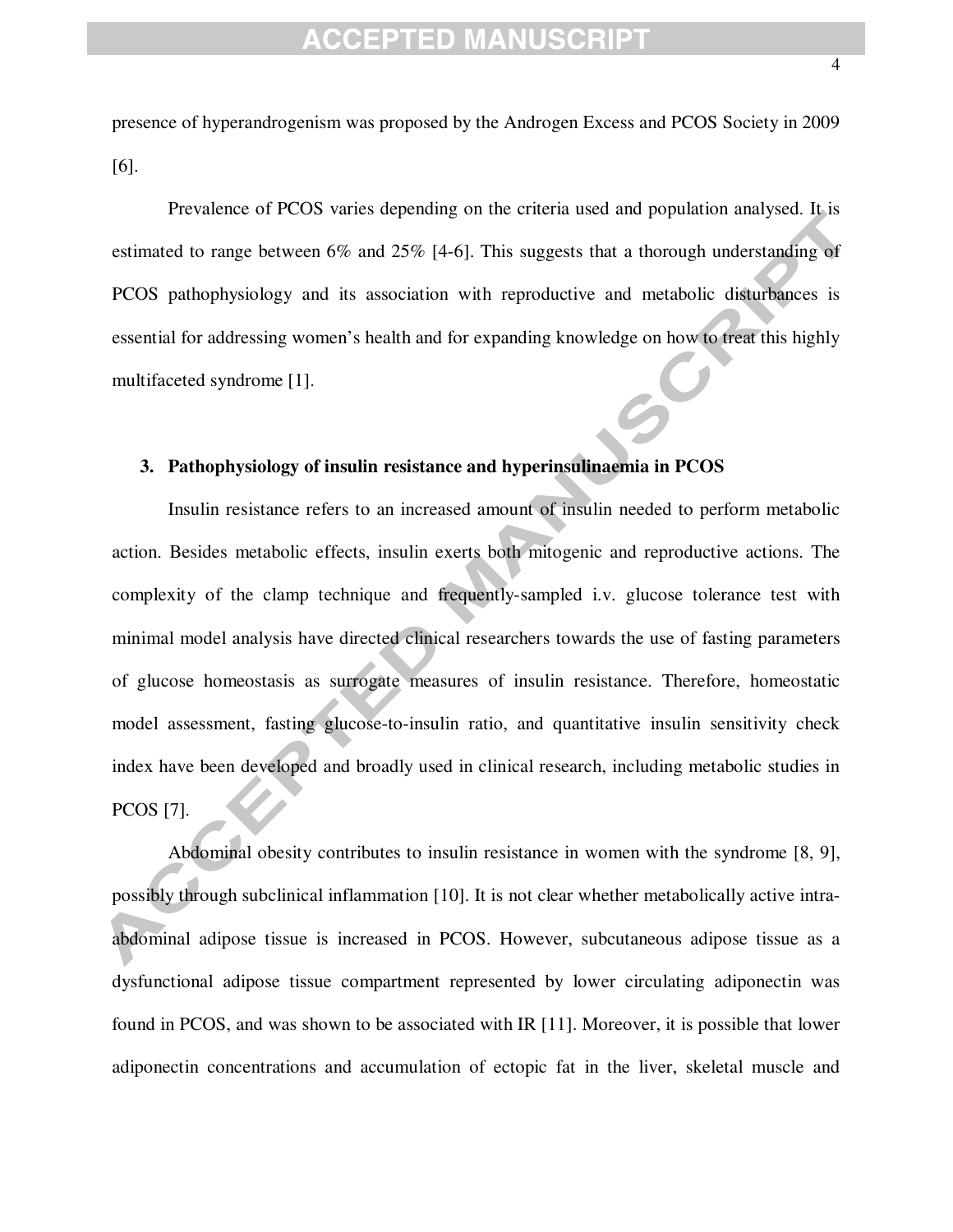perimuscular tissue may play a unique role in the pathogenesis of IR in women with PCOS [12, 13].

#### **3.1 Prevalence of the glucose metabolism disorders in PCOS**

#### **3.1.1 Prevalence of insulin resistance**

Prevalence of IR in PCOS differs with respect to the method used. It ranges from 44% to 70% when measured by using surrogate markers [14, 15]. Even when the glucose clamp method is used, some women with PCOS show normal insulin sensitivity [16] or low-level IR, which is also a characteristic of non-classical PCOS phenotypes according to the Rotterdam criteria [17]. Recent meta-analysis on the estimate of insulin sensitivity measured by the clamp method showed an intrinsic reduction of insulin sensitivity of 27% in PCOS patients independent of BMI. Moreover, the new findings revealed that BMI not only independently exacerbates IR in PCOS, but that it also has a greater impact on IR in PCOS than in controls. It was assumed that diagnostic criteria have a limited impact on IR in PCOS [18].

### **3.1.2 Prevalence of deranged glucose metabolism**

The prevalence of impaired glucose tolerance (IGT) and T2D in women with PCOS has been assessed in large cross-sectional studies [19-21]. The IGT prevalence ranged from 23% to 35%, while the T2D prevalence ranged from 4% to 10%. The prevalence rate of IGT in PCOS was 3-fold higher than in the healthy control women of similar age. The prevalence rate of undiagnosed T2D was 7.5- to 10-fold higher than the prevalence rate in NHANES II women [19, 20].

However, there is not much information related to the change in glucose tolerance that occurs over time in women with PCOS, primarily due to scarce clinical studies. A study on a significant cohort of Italian women with PCOS confirmed an increased risk of T2D during the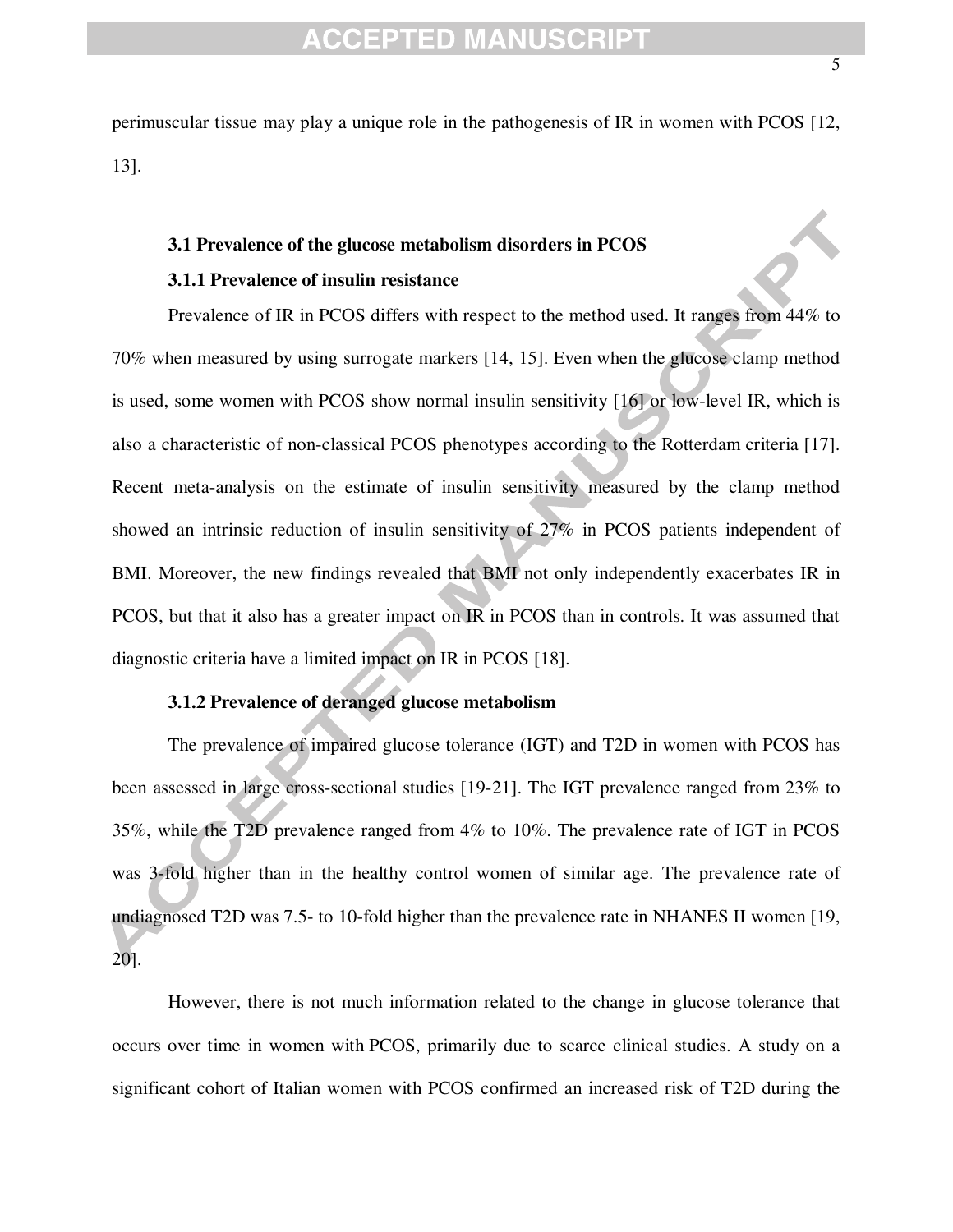follow-up of over ten years. More specifically, the age-standardised prevalence of diabetes at the end of the follow-up was 39.3% in comparison to 5.8% in the general female population of similar age [22]. An Australian study on a small cohort of women with PCOS followed for less than ten years showed that 9% of initially normoglycaemic women with PCOS developed IGT, and further 8% of normoglycaemic PCOS women at baseline developed T2D. Moreover, 54% of women with PCOS that had IGT at baseline developed T2D during the follow-up. It was suggested that BMI at baseline represents a significant independent predictor of adverse change in glycaemic control later in life [23]. All these data suggest that women with PCOS, especially if overweight and obese, should be checked regularly with regard to the existence of deranged glucose metabolism.

### **3.2 Mechanisms of insulin action and resistance in PCOS**

Insulin binds itself to its cell surface receptor, which is structurally homologous to the insulin-like growth factor-1 (IGF-1) receptor [24]. Insulin stimulates glucose uptake by increasing the translocation of the insulin responsive glucose transporter 4 (GLUT4) from intracellular vesicles to the cell surface. This pathway is mediated by the activation of phosphatidylinositol 3-kinase (PI3-K), while cell growth and differentiation is mediated through the MAPK-ERK pathway that stimulates a cascade of enzymes, including serine/threonine, Raf, MAPK and MAPK-ERK1/2 [7].

A non-classic model, which involves *in vitro* experiments on skin fibroblasts, provided an insight into the cellular and molecular mechanisms of insulin action in PCOS [25]. Also, *in vitro* experiments on adipocytes and skeletal muscle, which are classic glucose uptake insulin target tissues, showed an increase of subcutaneous adipocytes in both lean and obese women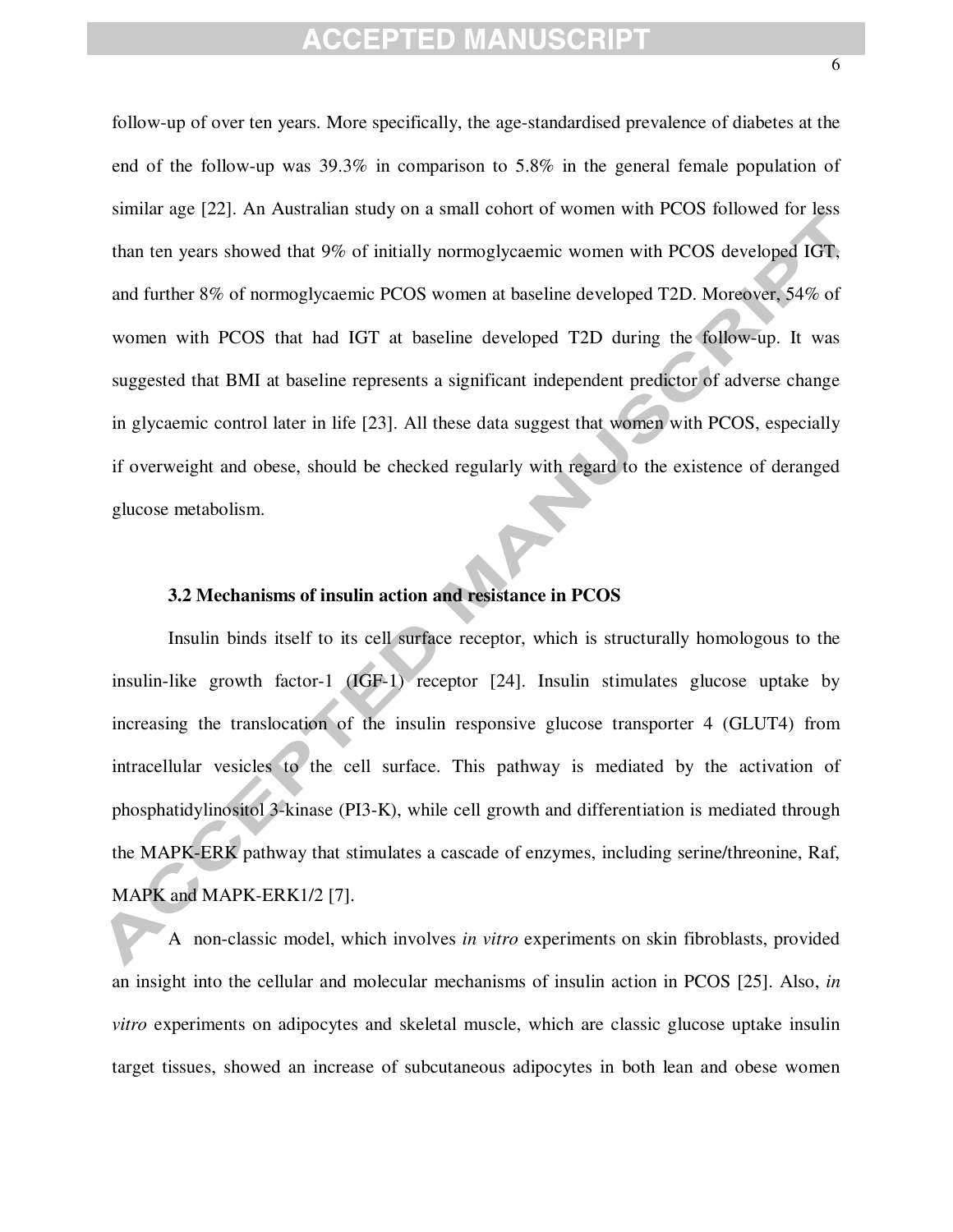with PCOS. Although adipocyte insulin receptor number or affinity in PCOS subjects was similar to the controls [8], a decreased insulin receptor β-subunit abundance has been reported in visceral adipose tissue in women with the syndrome [26]. An increase in the half-maximum  $(ED<sub>50</sub>)$  for insulin-mediated glucose uptake indicating a decrease in insulin sensitivity was the most consistent defect in adipocyte insulin action in PCOS, accompanied by the decreased insulin-stimulated glucose transport and insulin responsiveness [8, 27]. These effects might be mediated through post-receptor events, such as a decrease in the abundance of GLUT4 in adipocytes from subcutaneous tissue [26].

Apart from the reduced insulin sensitivity, women with PCOS exhibit defective β-cell function expressed as a reduced disposition index in the absence of glucose intolerance [28]. However, there is an unresolved issue as to whether β-cell dysfunction is secondary to IR and a result of progressive β-cell exhaustion, or a primary defect. Therefore, serum proinsulin was recognised as a potential marker of metabolic dysfunction. More specifically, normoglycaemic subjects with IR demonstrated a decrease in the proinsulin-to-insulin (PI/I), while those with T2D had an increased PI/I ratio [29]. Therefore, PI/I ratio could be a marker of the progression of IR from enhanced activity of β-cells to their failure and glucose intolerance. It has been shown that oral glucose load in overweight and obese women with PCOS causes an increase in both phases of insulin secretion, which is followed by an increase in proinsulin levels, thus reflecting the IR state and compensatory hyperinsulinaemia. Moreover, this could result in enhanced pre-proinsulin mRNA processing and increased proinsulin to insulin conversion [30], thus being a PCOS-related defect in β-cell function [28].

PCOS is a highly hereditary condition, with an approximate 70% concordance in monozygotic twins, which suggests a genetic contribution to its pathogenesis [7]. It has been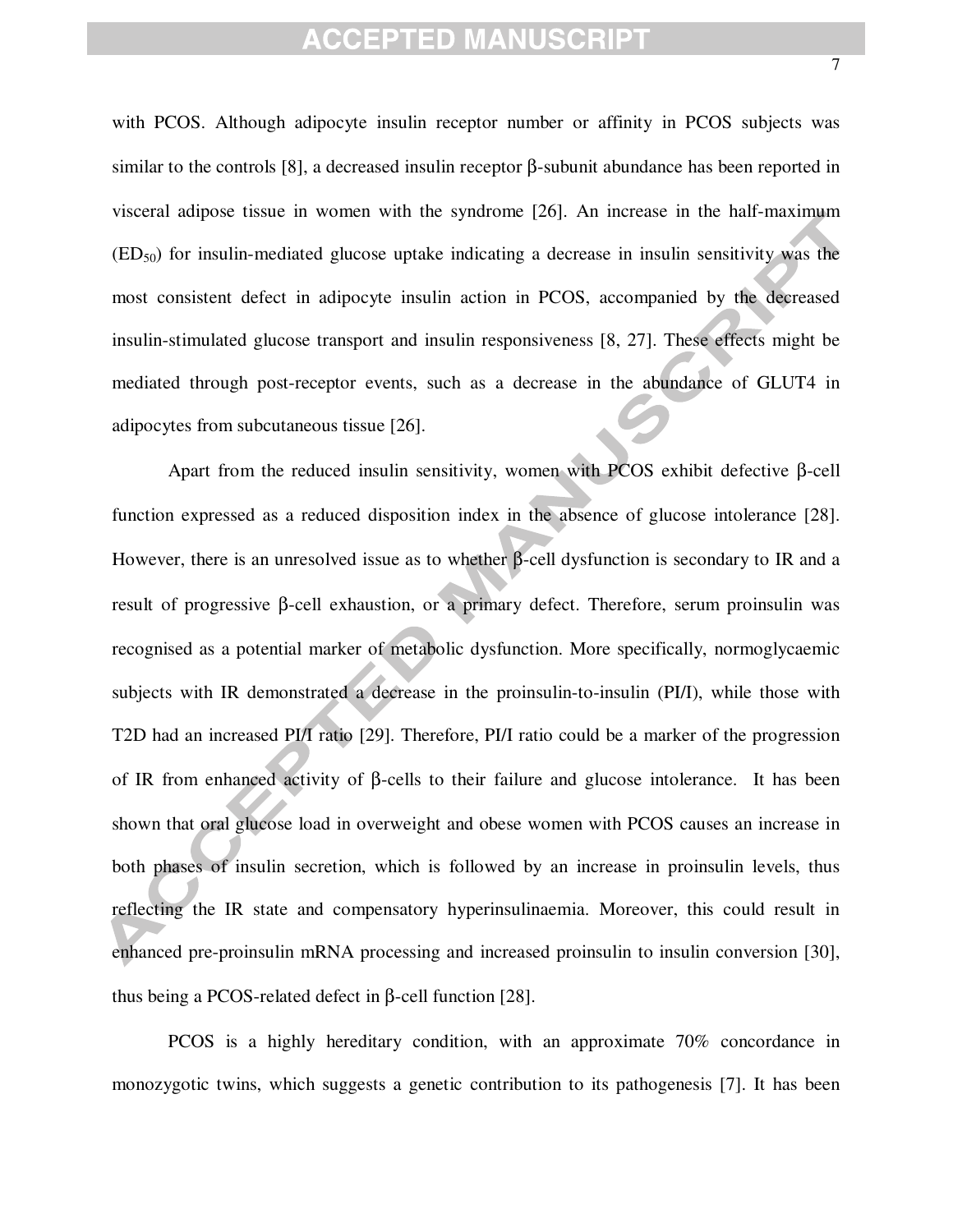shown that both male and female first-degree relatives of PCOS subjects have reproductive and metabolic abnormalities. More specifically, glucose-stimulated hyperinsulinaemia develops as early as at the age of four and persists throughout puberty in girls with such heredity [31]. Moreover, insulin resistance and β-cell dysfunction in such premenarchal girls aged between 8 and14 years was shown using fasting indices of insulin resistance and insulin responses during i.v. glucose tolerance test for the assessment of β-cell function [32]. A longitudinal follow-up of peripubertal adolescent girls whose mothers had PCOS showed a significantly decreased disposition index that persisted over 2 years, which suggested a defect in pancreatic β-cell function [33]. The association of the type 2 diabetes *TCF7L2* susceptibility locus with the evidence of β-cell dysfunction in adult PCOS women might be one possible genetic cause [34]. Moreover, it is thought that epigenetic modifications, like those of PDX1 gene involved in the regulation of pancreatic development, might be associated with the β-cell dysfunction in girls that are first-degree relatives of subjects with PCOS [33]. Another possible genetic cause of IR in PCOS could be a high expression of SH2 domain containing adaptor protein (Lnk) in ovarian cell lines of PCOS women, which inhibits phosphatidylinositol 3 kinase-AKT and MAPK-ERK signalling response to insulin [35].

#### **3.3 Exposure to androgens and the development of insulin resistance**

It was suggested that clinical features of PCOS could evolve from genetically determined hypersecretion of androgens by the ovary, which starts during the foetal period as a consequence of excess androgen exposure, either during this vulnerable period, or at puberty [36]. Exposure to androgens during the foetal development and growth could influence the programming of the hypothalamo-pituitary unit, which in turn leads to excess luteinising hormone hypersecretion, the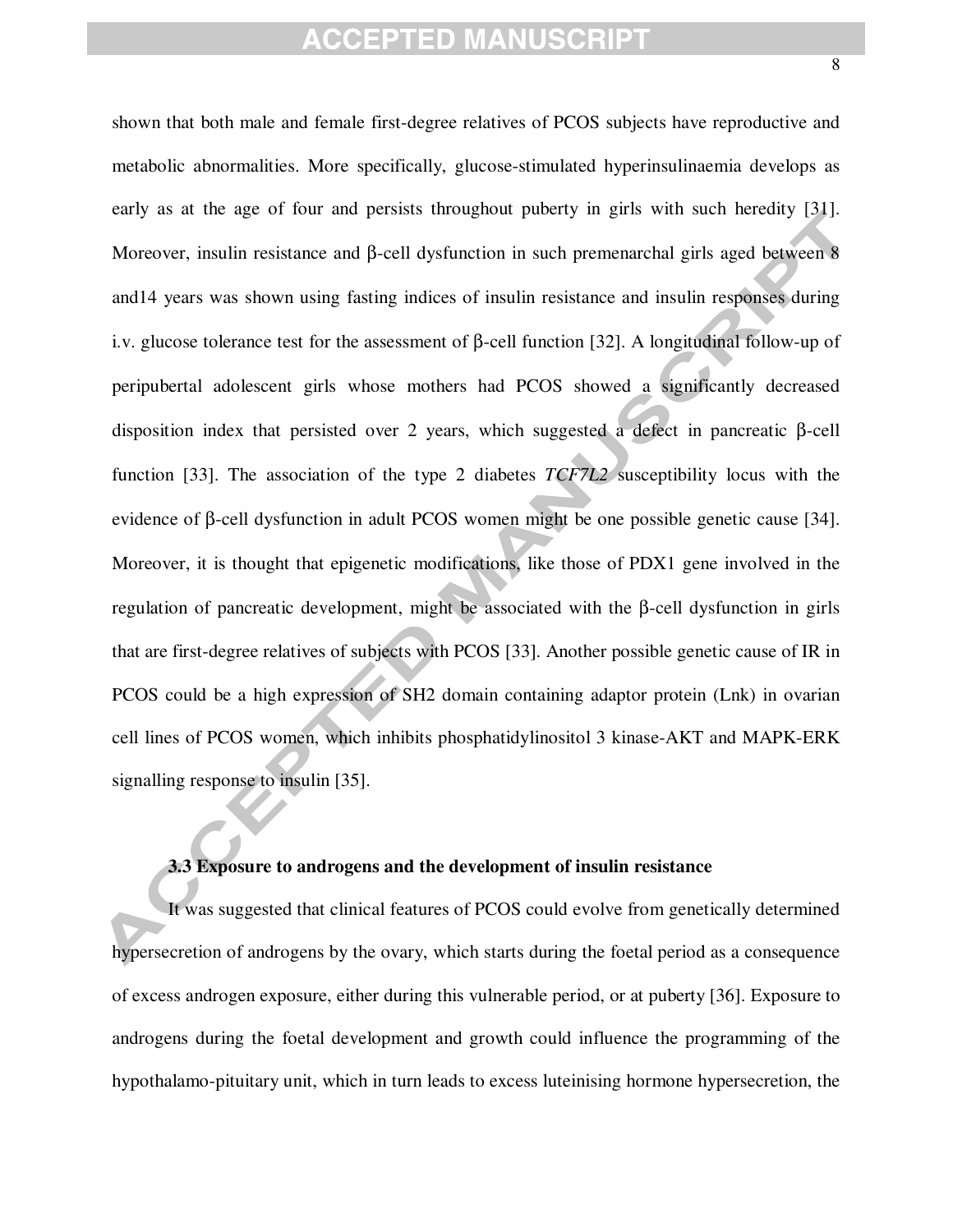development of abdominal obesity with consequent IR, and anovulation [37]. Early adrenal androgen secretion is clinically presented as premature pubarche, and it includes several components also present in PCOS, such as insulin resistance and visceral adiposity, which contribute to the development of PCOS in adolescence and adulthood [38]. Next, changes in glucocorticoid metabolism and signalling in the visceral adipose tissue may contribute to the disturbances of lipid metabolism obtained by 5α-dihydrotestosterone (DHT) in the animal model of PCOS: the increased expression of GR-regulated prolipogenic genes, i.e. lipin-1, sterol regulatory element binding protein 1, fatty acid synthase, leads to adipocyte hypertrophy in the visceral adipose tissue, which may cause consequent metabolic disturbances associated with PCOS. [39]. Furthermore, prenatal androgen overexposure has a direct and permanent effect on the developing female offspring, with a consequent increase in β-cell number. This provokes altered pancreatic islet function with consequent primary hyperinsulinaemic response to glucose, which implies future metabolic derangements [40].

PCOS was more frequently observed in women with T2D [41] and type 1 diabetes, regardless of the body composition [42]. These clinical observations might imply the causative effect of either endogenous or exogenous hyperinsulinaemia on the increased ovarian androgen production in diabetic women [43]. With respect to aging PCOS women, IR was predominantly observed in obese, but not in lean and overweight subjects. At the same time, the decline in androgen levels over time was confirmed, and in the reproductive period, a better metabolic profile might be expected in non-obese women with PCOS [44].

#### **3.4 Phenotypes of PCOS and relation to insulin resistance**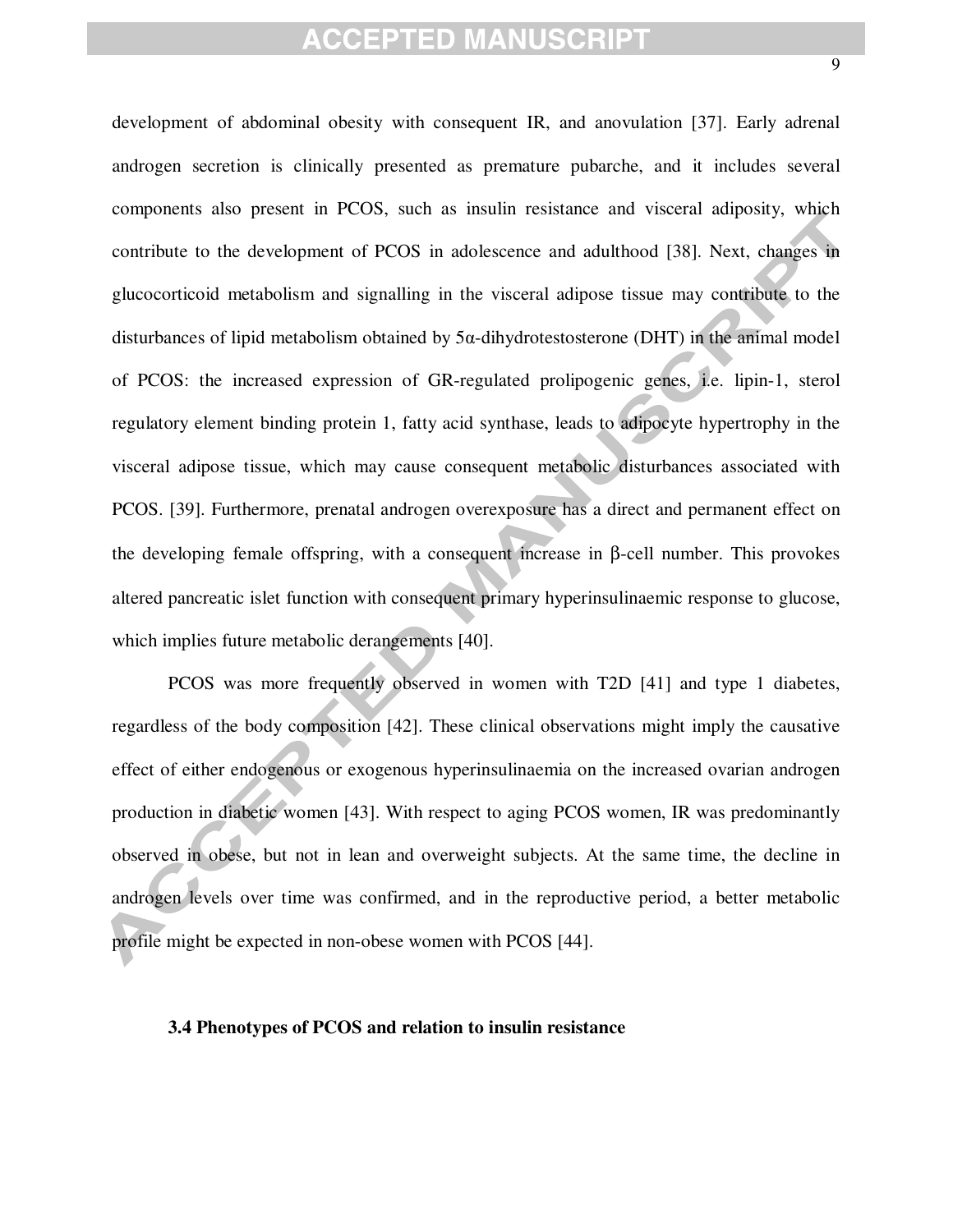Based on the Rotterdam diagnostic criteria, [5] four different phenotypes of PCOS have been identified: Type A: Hyperandrogenism [H], chronic anovulation [CA] and polycystic ovaries [PCO]; Type B: Hyperandrogenism [H] and Chronic anovulation [CA]; Type C: Hyperandrogenism [H] and polycystic ovaries [ PCO], and Type D: Chronic anovulation [CA] and polycystic ovaries [PCO]. The identification of specific phenotypes in women with PCOS seems to be justified from the metabolic point. With respect to metabolic profile and CV risk factors, several studies have suggested that women with PCOS diagnosed using the NIH criteria [4] exhibit a more adverse metabolic profile in comparison to the milder phenotypes [45]. More precisely, women with classic PCOS are more obese and typically have central type of obesity, displaying more prevalent dyslipidaemia, IR and metabolic syndrome. Moreover, women with phenotype A appear to be more insulin resistant and have more pronounced hyperandrogenaemia than women with phenotype B. Nevertheless, even the milder phenotype D has prevalent MetS and is characterised by IR when obesity is present, even in the absence of hyperandrogenaemia. In contrast, women with phenotype C do not appear to differ in markers of IR from BMImatched controls, which might be related to a lower cardiovascular risk due to the lack of IR [46, 47]. An important issue which still remains unresolved is how PCOS phenotypes evolve with aging [48].

### **3.5 Dyslipidaemia, oxidative stress and insulin resistance in PCOS**

Dyslipidaemia is the most prevalent metabolic aberration in PCOS, which is most frequently represented by atherogenic dyslipidaemia typical of the states of IR – namely, hypertriglyceridaemia, decreased HDL cholesterol levels, and increased small, dense LDL cholesterol [49]. A recent lipidomic study on a small cohort of PCOS women, which was further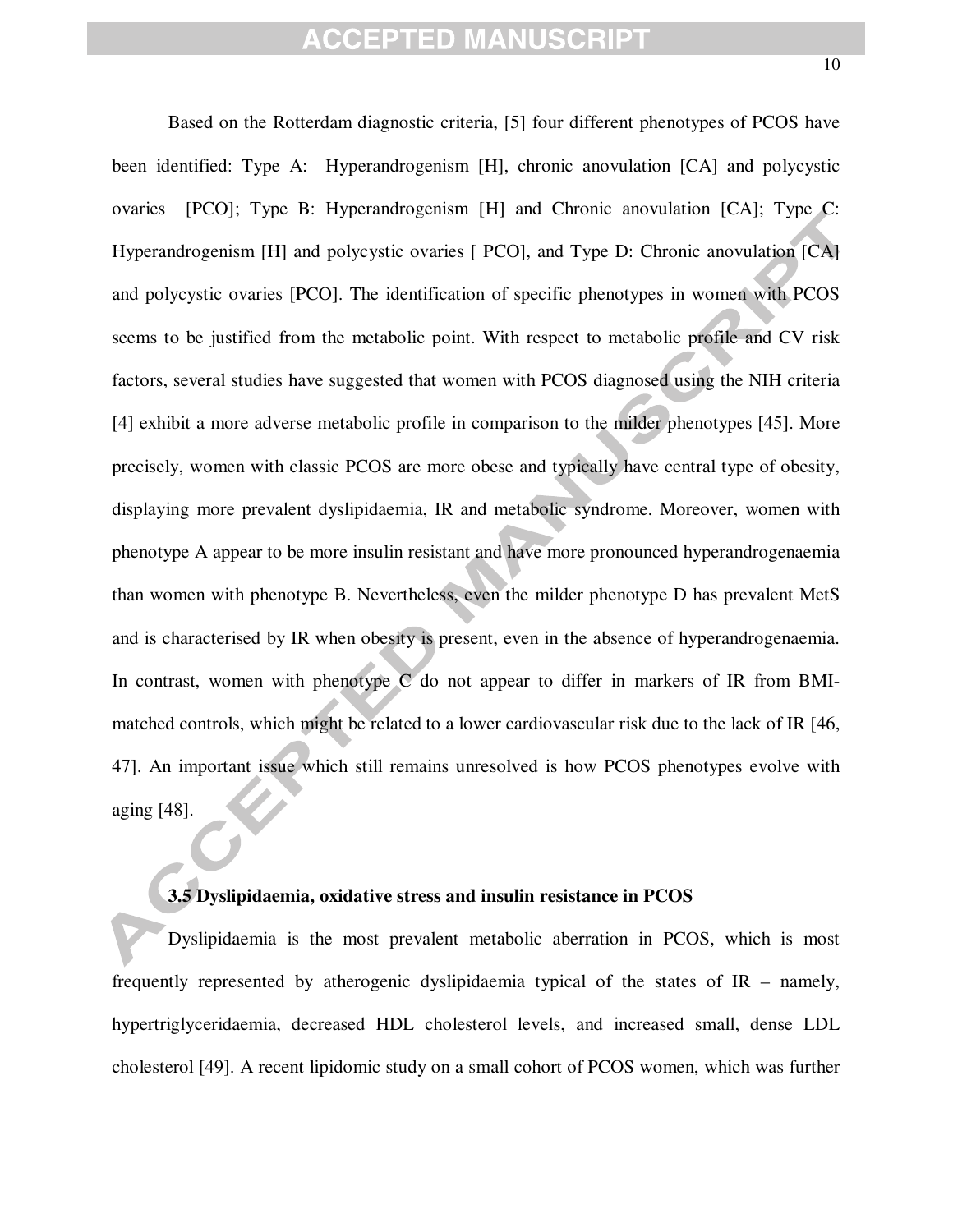validated on the PCOS rat model, showed that in comparison to healthy women, both lean and obese PCOS women had abnormal levels of phosphatidylcholine, free fatty acids and polyunsaturated fatty acids (PUFAs). It was shown that insulin and androgens may have opposing effects on lipid profiles in PCOS patients, particularly on the bioactive lipid metabolites derived from PUFAs [50].

The existence of oxidative stress characterised by an increased production of free radicals followed by decreased serum total antioxidant levels was confirmed even in young, non-obese PCOS women [51]. Further investigation showed that non-obese PCOS women are prone to oxidative stress induced by hyperglycaemia during oral glucose tolerance test, but this does not apply to the direct effect of hyperinsulinaemia during clamp. Moreover, elevated levels of protein oxidative damage markers, nitrotyrosine and uric acid levels, as well as decreased antioxidant glutathione-peroxidase activity are associated with IR in those women [52]. Furthermore, oxidative stress in PCOS may participate in systemic inflammation, and taken together with IR and consequent hyperinsulinaemia, it may influence ovarian thecal compartment and endothelial cells, resulting in hyperandrogenism, anovulation and CV disorders [53].

#### **3.6 Liver steatosis, NAFLD and insulin resistance in PCOS**

Non-alcoholic fatty liver disease (NAFLD) is characterised by an increased accumulation of fat in the liver, and is a risk factor for developing both T2D and CVD [54]. Obesity and insulin resistance appear to represent key contributing factors for NAFLD. More specifically, IR is associated with impaired suppression of lipolysis in the adipose tissue, leading to an increased influx of free fatty acids into the liver, and steatosis [55]. NAFLD is prevalent in women with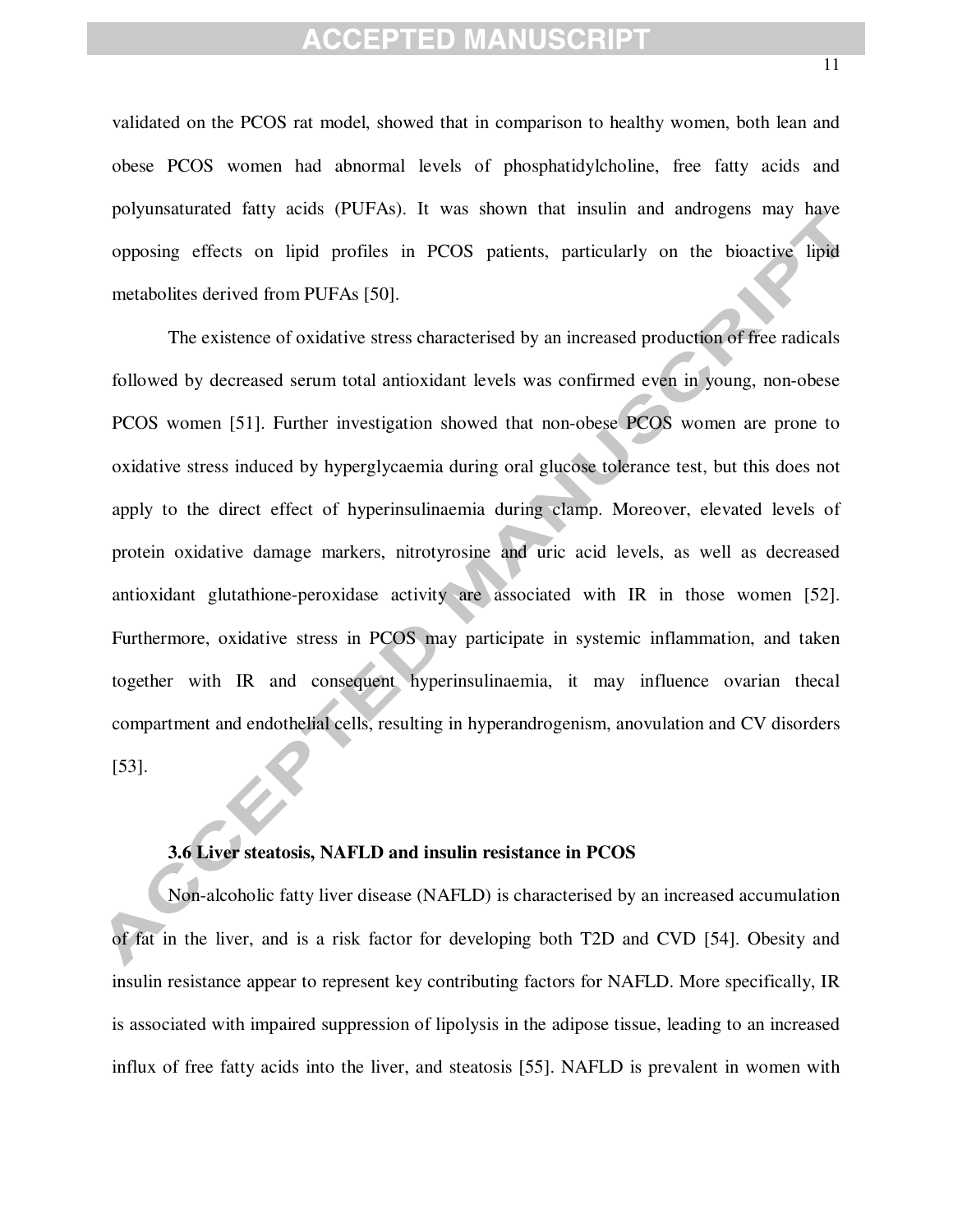PCOS, and IR indices paired with lipid accumulation product, which is an indicator of unfavourable metabolic consequences of abdominal obesity, were found to be independently associated with NAFLD [56].

#### **4. PCOS, hyperinsulinaemia and cardiovascular risk**

Current epidemiological data suggest an increased prevalence of classic and non-classic CV risk factors in women with different PCOS phenotypes by the Rotterdam definition. Phenotypic variability – ovulatory function and hyperandrogenism in particular – appears to influence CV and metabolic risks the most, as recent studies have shown [57]. Insulin resistance of the arterial endothelial cells is associated with reduced synthesis and release of nitric oxide (NO), enhanced inactivation of NO after its release from endothelial cells, and increased synthesis of vasoconstricting agents, leading to increased vascular stiffness and impaired vasodilatory action of insulin, as demonstrated in women with PCOS [58]. Moreover, hyperinsulinaemia exerts a direct hypertrophic effect on the vascular endothelium and the vascular smooth muscle cells, and in concert with IR it stimulates endothelin-1 production, thus exaggerating endothelial dysfunction [59]. An impaired endothelial function assessed by flow mediated dilation of the brachial artery was already confirmed at an early age. In addition to the early functional impairment of the vascular wall, the morphologic signs of early atherogenesis (for instance, the increased intima-media thickness of carotid arteries) are highly prevalent in young women with PCOS [60]. Clinical observations on endothelial dysfunction in PCOS women were confirmed using an animal model, in which dihydrotestosterone pellets causing IR were implemented in prepubertal rats [61].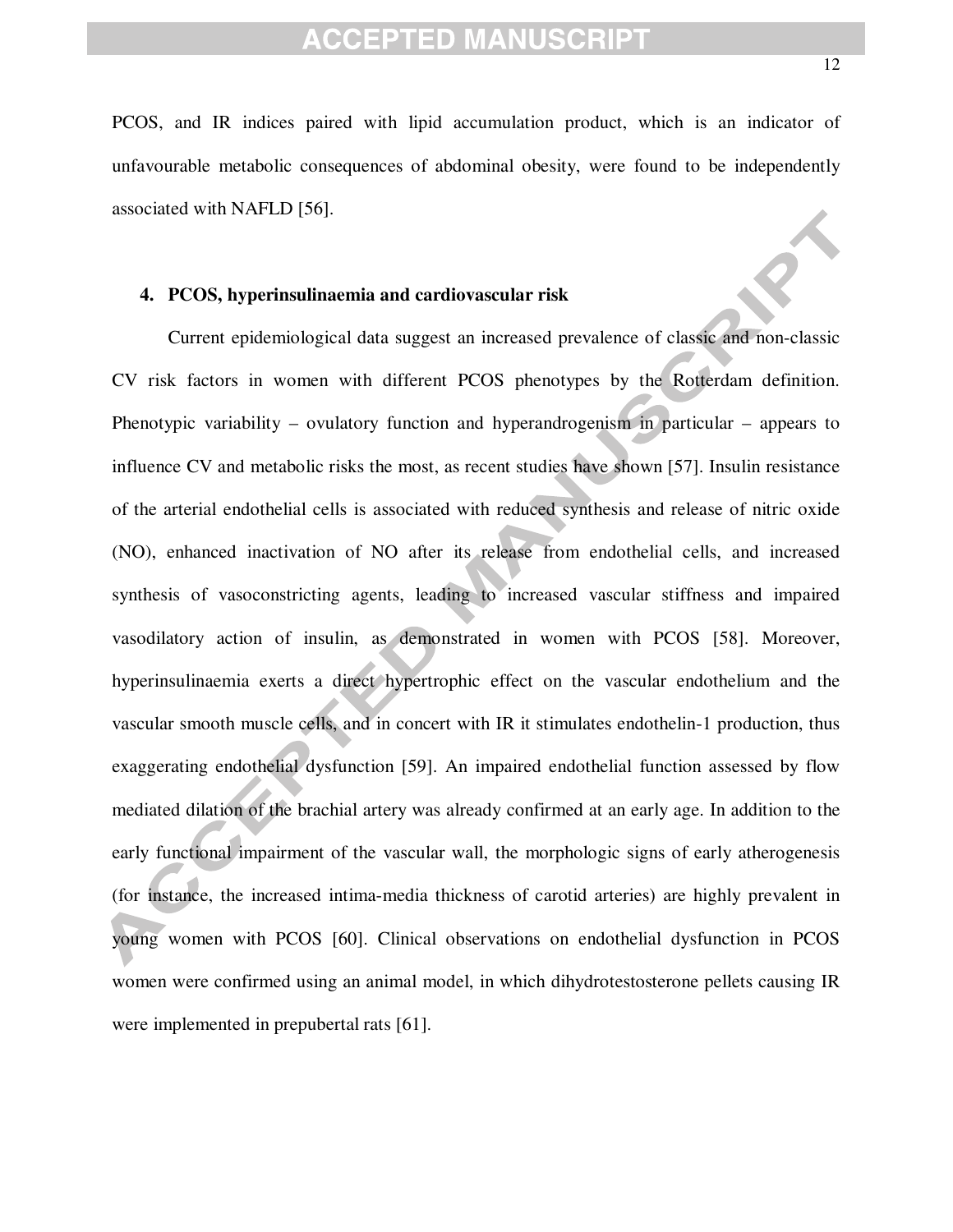#### **5. Insulin and reproductive issues in PCOS**

#### **5.1 Effects of insulin on granulosa cells**

Supraphysiological doses of insulin were shown to cause an augmentation of oestrogen and progesterone production in PCOS women. These effects are mediated by the insulin receptor, and could lead to increased steroidogenesis, derangement in granulosa cell differentiation, and arrest of follicle growth [62]. Although it was possible to improve insulin activity in cultured granulosa cells of PCOS women with troglitazone treatment, an enhancement of the mitogenic pathway mediated by IGF-1 also occurred [63]. Moreover, an enhanced expression of IGF-1 receptor was observed in early preantral PCOS follicles. More accurately, the expression of type 1 IGF receptor (IGFR-1) mRNA and IGFR-1 protein was found in preantral follicles in all stages of development. It was shown recently that impaired cortisol activity in granulosa cells and follicular fluid in ovaries of women with PCOS and IR could cause further aggravation of tissue specific IR [64].

#### **5.2 Insulin and endometrial cancer in PCOS**

High prevalence of IR and hyperinsulinaemia in PCOS women have been associated with increased aggressiveness of endometrial cancer (EC), and are considered as high-risk factors for the oestrogen-independent development of EC [65]. An increased expression of insulin receptor implies direct involvement of insulin signalling in promoting carcinogenesis and the development of EC. This might be mediated through mitogenic action or other metabolic effects of insulin, including expression of key proteins involved in insulin action at endometrial level, and an impaired glucose uptake due to the impairment of GLUT4 translocation to the cell surface [66]. Moreover, when insulin receptor and IGF-1 receptor are co-expressed in endometrium,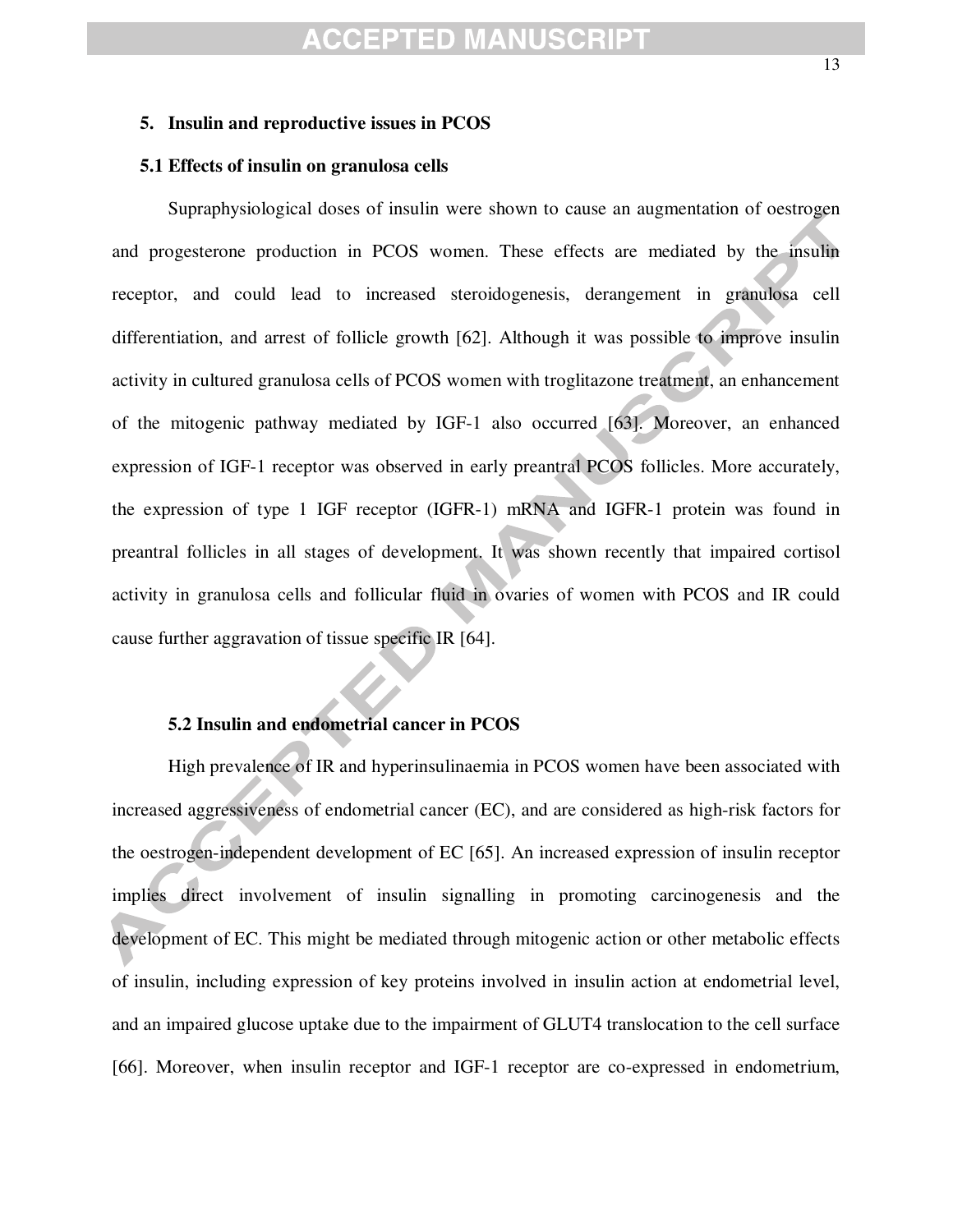their signalling pathways might cross-talk and synergistically contribute to EC development in PCOS [67].

#### **6. Therapeutic options for insulin resistance in PCOS**

#### **6.1 Weight reduction and physical activity**

Lifestyle modification, including diet and exercise, is the key metabolic strategy for PCOS women with abdominal obesity. Androgen excess in PCOS women induces abdominal fat deposition that consequently aggravates IR and leads to compensatory hyperinsulinism, further enhancing ovarian androgen secretion. Hence, therapeutic strategies are oriented towards reducing weight and excluding deleterious metabolic effects of abdominal adiposity, leading to a consequent improvement in both metabolic comorbidities and reproductive outcomes in PCOS women [68]. Although there is no clear recommendation about the composition of the diet for PCOS women, even a moderate and short-lasting reduction in carbohydrate intake could reduce fasting insulin, which is in turn followed by the amelioration of both insulin sensitivity and the first phase of β-cell response [69].

It was postulated that exercise could ameliorate metabolic, hormonal and reproductive indices of women with PCOS. Similarly to the dietary regimens, there are no established programmes for the physical training in these women [68]. Combination of dietary adjustments and physical activity, which was mainly followed by physical activity in the extension period, generally resulted in weight reduction and full recovery of PCOS clinical characteristics in a significant proportion of the women affected [70].

#### **6.2 Pharmacological intervention**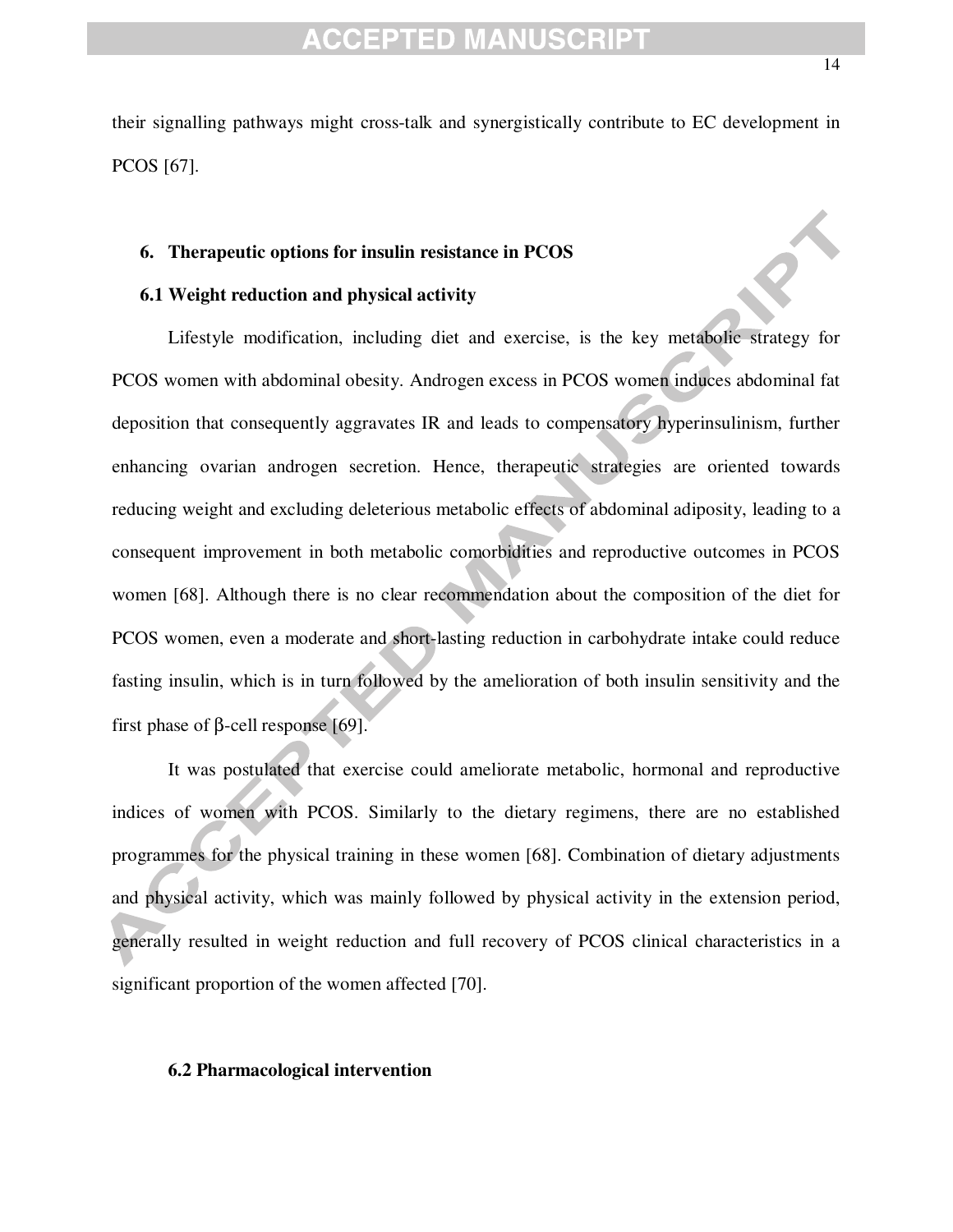Insulin-sensitising drugs, such as metformin, pioglitazone and inositol isoforms, have been introduced as therapeutic options in PCOS, targeting metabolic and reproductive abnormalities. Mechanism of action of metformin is directed to the improvement of insulin sensitivity in the liver and peripheral tissues, and to ovarian steroidogenesis. However, metformin increases insulin sensitivity in women with PCOS without diabetes, and exerts pleiotropic actions on several other tissues affected by IR, such as skeletal muscles, adipose tissue, endothelium and ovary [71]. Long-term metformin treatment in PCOS women could increase the ovulation rate, improve menstrual cyclicity, and reduce serum androgen levels. Therapy with clomiphene citrate alone is superior to metformin alone with regard to live birth rate and ovulation, while combination therapy is superior to clomiphene alone for ovulation induction and achieving pregnancy in PCOS [72]. It was shown recently that metformin use during pregnancy in PCOS women is not related to a higher incidence of foetal abnormalities and foetal birth weight [73]. However, from the metabolic point, metformin has no effect on fasting glucose, serum lipids, and anthropometric parameters, although it may delay the progression of glucose intolerance in women with PCOS [74].

There are only a few clinical trials on the use of other insulin-sensitising drugs in PCOS women. Pioglitazone and rosiglitazone are thiazolidinediones (TZDs) that have been shown to improve insulin resistance and impaired glucose tolerance, hyperandrogenaemia, as well as menstrual regularity and ovulation rate in PCOS women. It was shown that the addition of pioglitazone in metformin-resistant PCOS women significantly ameliorates metabolic and hormonal defects, which suggests that this combination of drugs is beneficial for the management of PCOS women with more severe phenotypes [75]. However, TZDs carry a teratogenic risk, and should not be prescribed to women desiring pregnancy [76].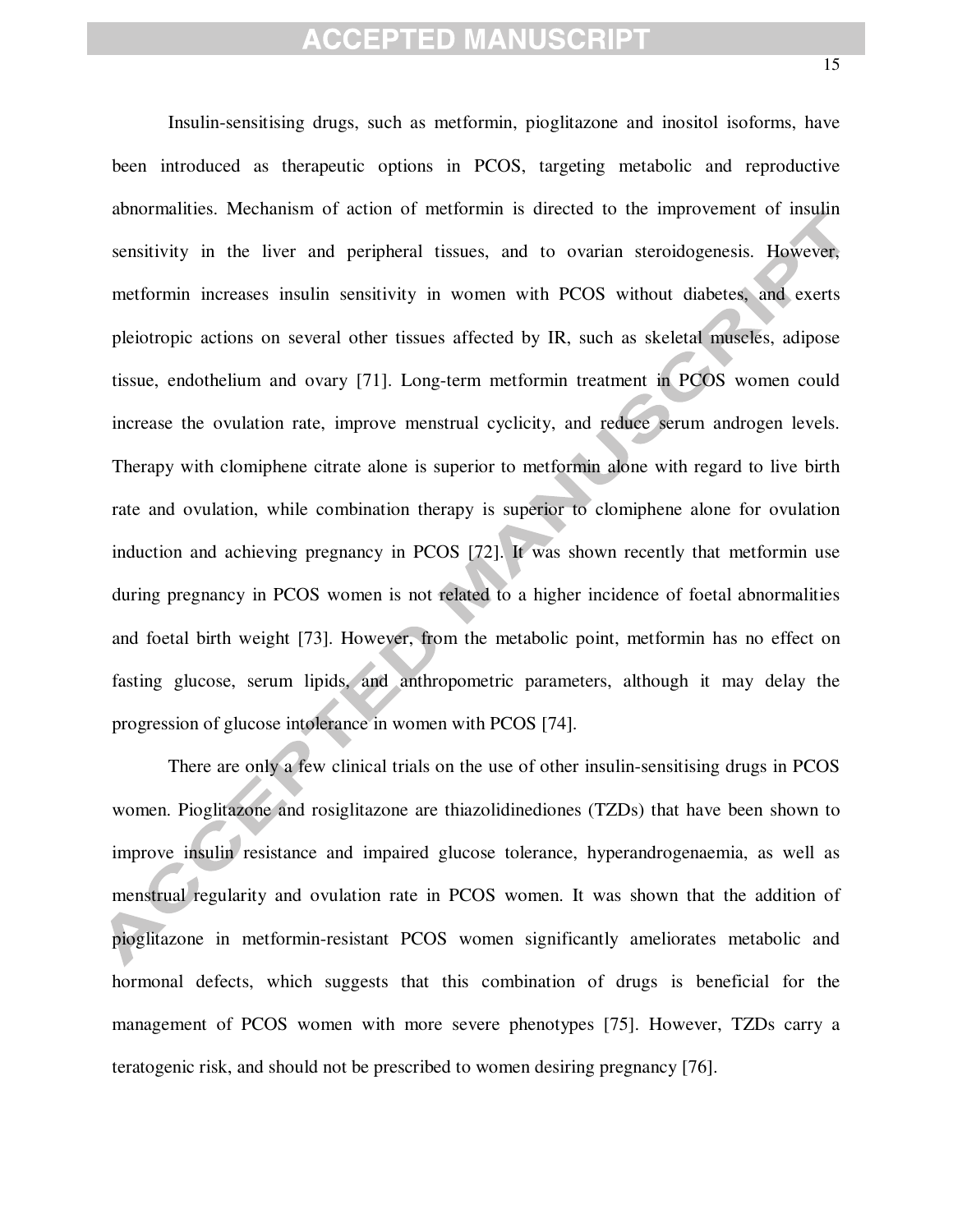Inositol, being a second messenger producing an insulin-like effect on metabolic enzymes, is considered to be a potential novel insulin-sensitising agent in PCOS women. A recent study highlights that oral administration of myo-inositol, alone or in combination with Dchiro-inositol is capable of restoring spontaneous ovulation and improving fertility in women with PCOS [77]. However, general conclusions regarding the use of inositol are still lacking.

Rare clinical studies using glucagon-like peptide 1 (GLP1) analogues, i.e. exenatide [78] and liraglutide [79] in combination with metformin showed an improvement in metabolic parameters and additional weight loss in obese subjects with PCOS. However, repetitive studies and randomised clinical trials that confirm the supposed clinical efficacy of the aforementioned classes of drugs in women with PCOS are still lacking.

N

#### **7. Conclusion**

Insulin resistance and compensatory hyperinsulinaemia are considered to be highly prevalent among women with PCOS. It is assumed that the origins of insulin resistance are related to foetal androgenisation, and that it may be inherited. Therefore, constant efforts are being made to understand this complex pathogenetic network including developmental origins of the syndrome, obesity, and insulin resistance. Major consequences of PCOS induce further metabolic derangements and adverse reproductive outcomes. Metabolic complications lead to dyslipidaemia, worsening obesity and glucose tolerance, high prevalence of metabolic syndrome, and greater susceptibility to diabetes. Cardiovascular complications are mainly related to the agerelated existence of hypertension, and subtle endothelial and vascular changes that are linked to hyperinsulinaemia and markers of insulin resistance. Moreover, the syndrome is associated with a substantial CV risk, which has not been fully confirmed in longitudinal studies. Adverse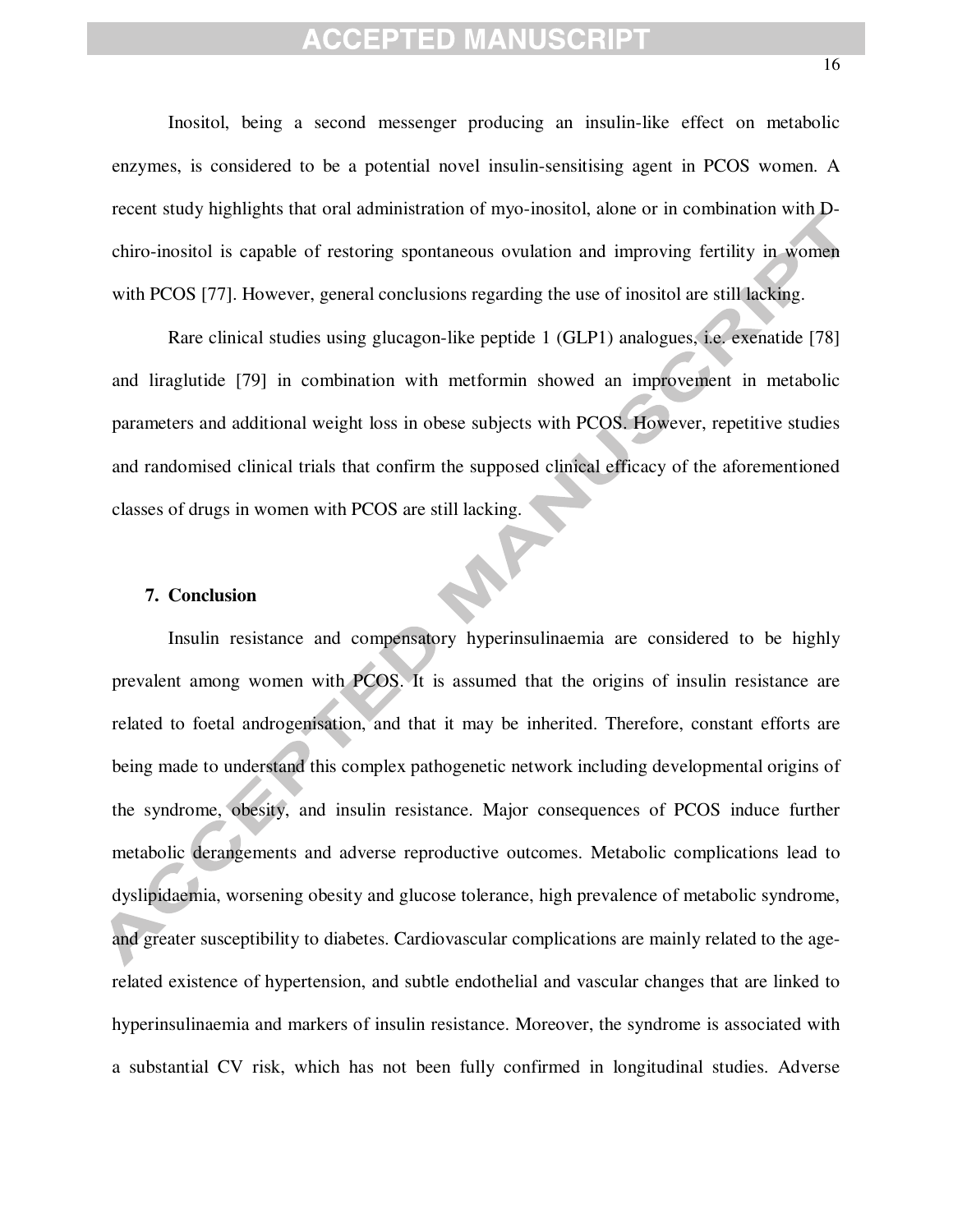reproductive outcomes include anovulatory infertility, and unrecognised potentiation of the hormone-dependent endometrial cancer. Numerous preventive actions and therapeutic options for the treatment of hyperinsulinaemia and insulin resistance have failed to show clinical significance due to a small number of patients treated, as well as to the lack of randomised clinical trials and repetitive studies on different PCOS phenotypes and populations.

LUSCH

#### **Conflict of interest**

None

#### **Funding**

This work was supported by the Serbian Ministry of Education, Science and Technological Development [grant numbers 41009, 175032].

#### **References**

[1] Livadas S, Diamanti-Kandarakis E. Polycystic ovary syndrome: definitions, phenotypes and diagnostic approach. Frontiers of hormone research. 2013;40:1-21.

[2] Conway G, Dewailly D, Diamanti-Kandarakis E, Escobar-Morreale HF, Franks S, Gambineri A, et al. European survey of diagnosis and management of the polycystic ovary syndrome: results of the ESE PCOS Special Interest Group's Questionnaire. European journal of endocrinology. 2014;171:489-98.

[3] Pasquali R, Gambineri A. Glucose intolerance states in women with the polycystic ovary syndrome. Journal of endocrinological investigation. 2013;36:648-53.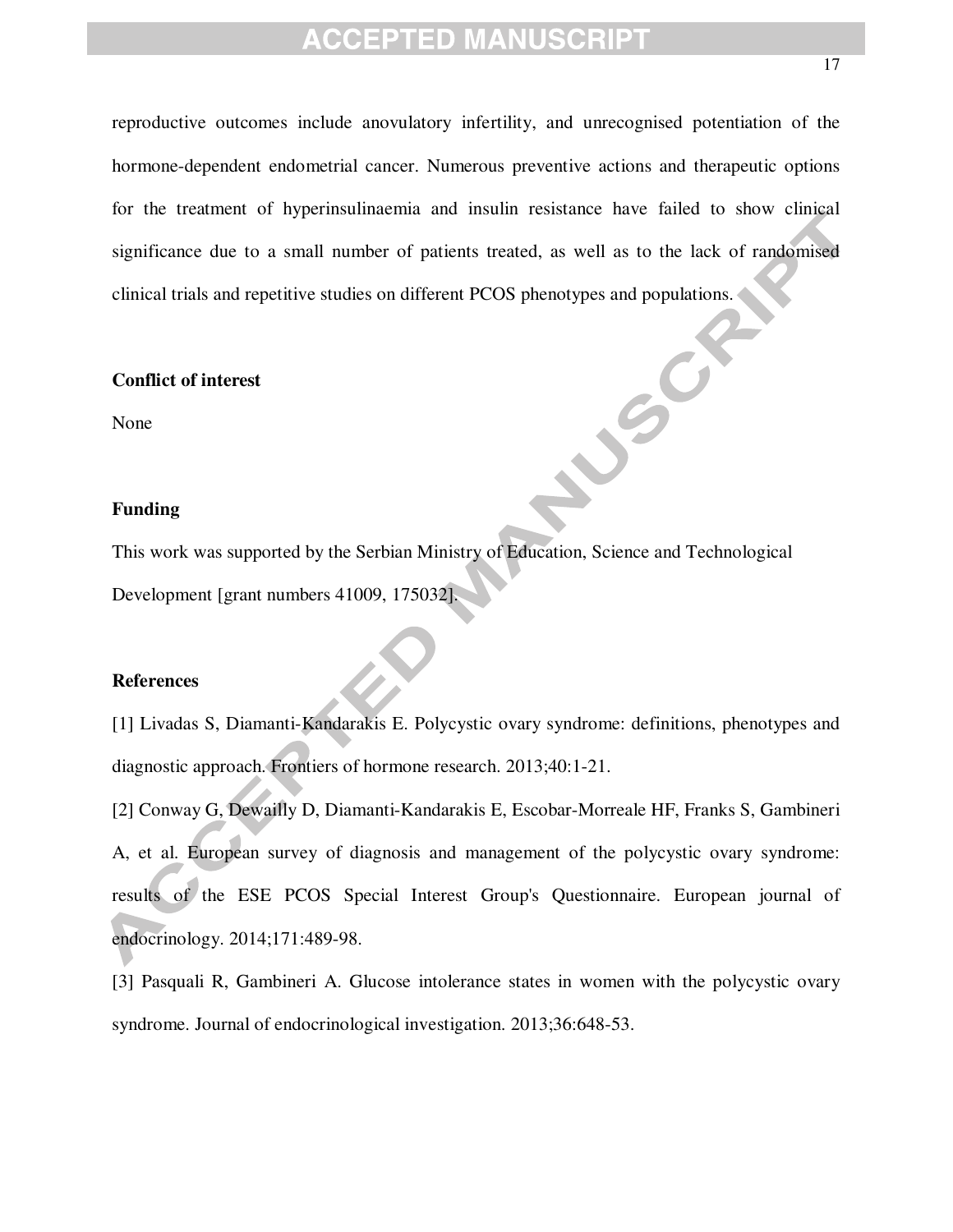[4] Zawadski JK DA. Diagnostic criteria for polycystic ovary syndrome: towards a rational approach. In: Dunaif A GJ, Haseltine FP, Merriam GR, editor. Polycystic Ovary Syndrome. Boston: Blackwell Scientific Publications; 1992. p. 377–84.

[5] Rotterdam EA-SPcwg. Revised 2003 consensus on diagnostic criteria and long-term health risks related to polycystic ovary syndrome (PCOS). Human reproduction. 2004;19:41-7.

[6] Azziz R, Carmina E, Dewailly D, Diamanti-Kandarakis E, Escobar-Morreale HF, Futterweit W, et al. The Androgen Excess and PCOS Society criteria for the polycystic ovary syndrome: the complete task force report. Fertility and sterility. 2009;91:456-88.

[7] Diamanti-Kandarakis E, Dunaif A. Insulin resistance and the polycystic ovary syndrome revisited: an update on mechanisms and implications. Endocrine reviews. 2012;33:981-1030.

[8] Dunaif A, Segal KR, Shelley DR, Green G, Dobrjansky A, Licholai T. Evidence for distinctive and intrinsic defects in insulin action in polycystic ovary syndrome. Diabetes. 1992;41:1257-66.

[9] Carmina E, Bucchieri S, Esposito A, Del Puente A, Mansueto P, Orio F, et al. Abdominal fat quantity and distribution in women with polycystic ovary syndrome and extent of its relation to insulin resistance. The Journal of clinical endocrinology and metabolism. 2007;92:2500-5. [10] Vgontzas AN, Trakada G, Bixler EO, Lin HM, Pejovic S, Zoumakis E, et al. Plasma

interleukin 6 levels are elevated in polycystic ovary syndrome independently of obesity or sleep apnea. Metabolism: clinical and experimental. 2006;55:1076-82.

[11] Manneras-Holm L, Leonhardt H, Kullberg J, Jennische E, Oden A, Holm G, et al. Adipose tissue has aberrant morphology and function in PCOS: enlarged adipocytes and low serum adiponectin, but not circulating sex steroids, are strongly associated with insulin resistance. The Journal of clinical endocrinology and metabolism. 2011;96:E304-11.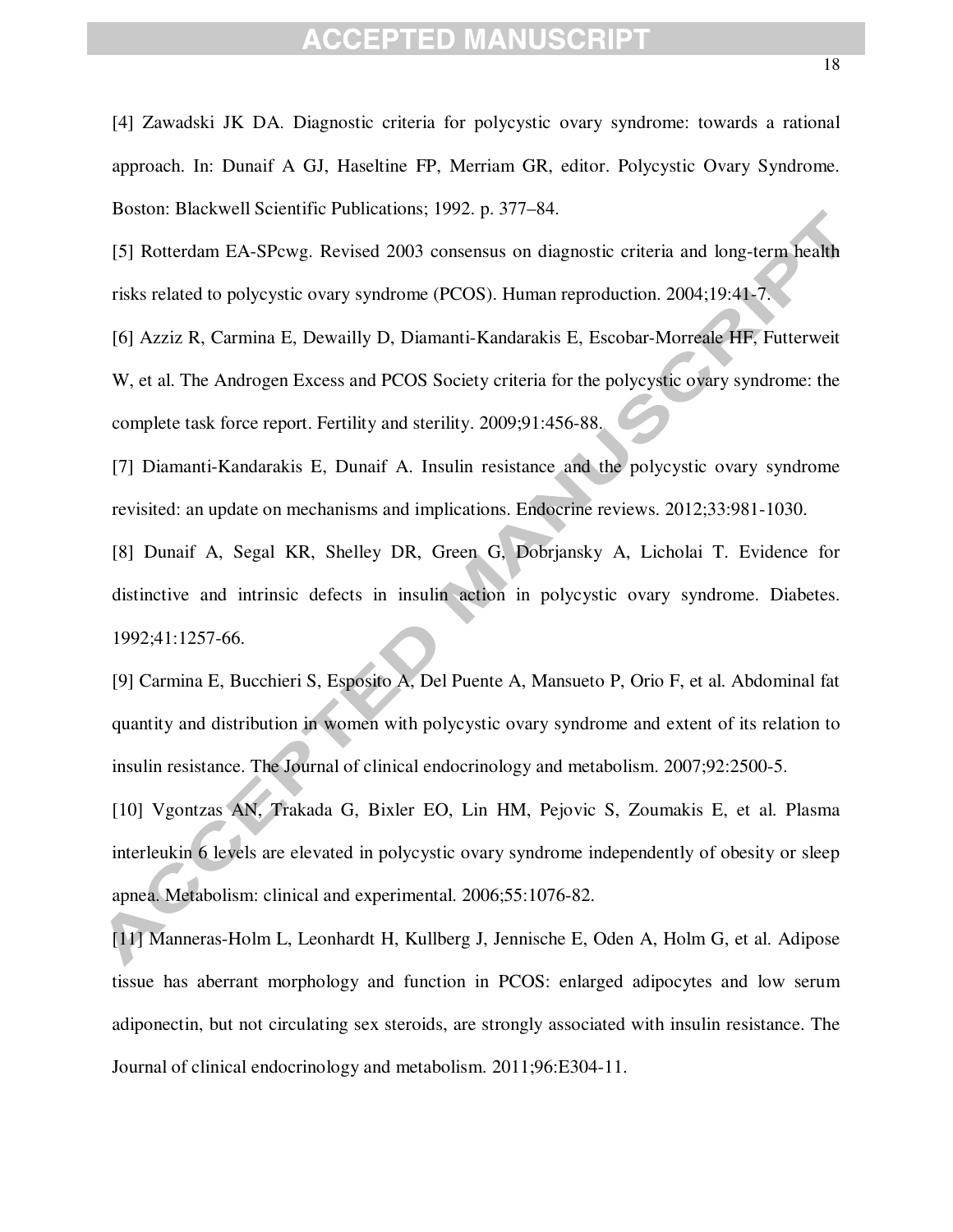[12] Shulman GI. Ectopic fat in insulin resistance, dyslipidemia, and cardiometabolic disease. The New England journal of medicine. 2014;371:1131-41.

[13] Morrison SA, Goss AM, Azziz R, Raju DA, Gower BA. Peri-muscular adipose tissue may play a unique role in determining insulin sensitivity/resistance in women with polycystic ovary syndrome. Human reproduction. 2017;32:185-92.

[14] Ducluzeau PH, Cousin P, Malvoisin E, Bornet H, Vidal H, Laville M, et al. Glucose-toinsulin ratio rather than sex hormone-binding globulin and adiponectin levels is the best predictor of insulin resistance in nonobese women with polycystic ovary syndrome. The Journal of clinical endocrinology and metabolism. 2003;88:3626-31.

[15] Vigil P, Contreras P, Alvarado JL, Godoy A, Salgado AM, Cortes ME. Evidence of subpopulations with different levels of insulin resistance in women with polycystic ovary syndrome. Human reproduction. 2007;22:2974-80.

[16] Dunaif A, Segal KR, Futterweit W, Dobrjansky A. Profound peripheral insulin resistance, independent of obesity, in polycystic ovary syndrome. Diabetes. 1989;38:1165-74.

[17] Barber TM, Wass JA, McCarthy MI, Franks S. Metabolic characteristics of women with polycystic ovaries and oligo-amenorrhoea but normal androgen levels: implications for the management of polycystic ovary syndrome. Clinical endocrinology. 2007;66:513-7.

[18] Cassar S, Misso ML, Hopkins WG, Shaw CS, Teede HJ, Stepto NK. Insulin resistance in polycystic ovary syndrome: a systematic review and meta-analysis of euglycaemichyperinsulinaemic clamp studies. Human reproduction. 2016;31:2619-31.

[19] Legro RS, Kunselman AR, Dodson WC, Dunaif A. Prevalence and predictors of risk for type 2 diabetes mellitus and impaired glucose tolerance in polycystic ovary syndrome: a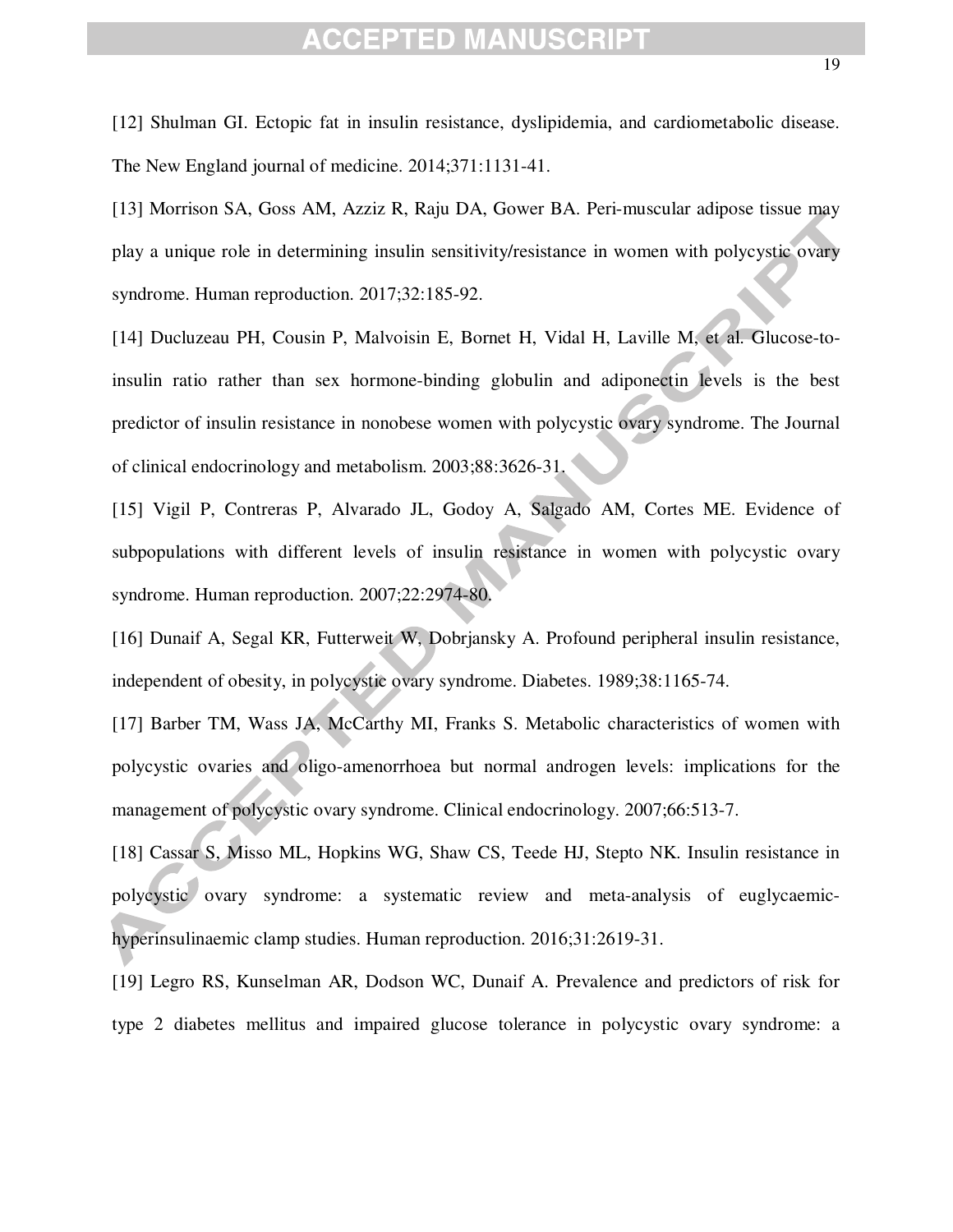prospective, controlled study in 254 affected women. The Journal of clinical endocrinology and metabolism. 1999;84:165-9.

[20] Ehrmann DA, Barnes RB, Rosenfield RL, Cavaghan MK, Imperial J. Prevalence of impaired glucose tolerance and diabetes in women with polycystic ovary syndrome. Diabetes care. 1999;22:141-6.

[21] Ehrmann DA, Kasza K, Azziz R, Legro RS, Ghazzi MN, Group PCTS. Effects of race and family history of type 2 diabetes on metabolic status of women with polycystic ovary syndrome. The Journal of clinical endocrinology and metabolism. 2005;90:66-71.

[22] Gambineri A, Patton L, Altieri P, Pagotto U, Pizzi C, Manzoli L, et al. Polycystic ovary syndrome is a risk factor for type 2 diabetes: results from a long-term prospective study. Diabetes. 2012;61:2369-74.

[23] Norman RJ, Masters L, Milner CR, Wang JX, Davies MJ. Relative risk of conversion from normoglycaemia to impaired glucose tolerance or non-insulin dependent diabetes mellitus in polycystic ovarian syndrome. Human reproduction. 2001;16:1995-8.

[24] Saltiel AR, Kahn CR. Insulin signalling and the regulation of glucose and lipid metabolism. Nature. 2001;414:799-806.

[25] Cheatham B, Kahn CR. Insulin action and the insulin signaling network. Endocrine reviews. 1995;16:117-42.

[26] Seow KM, Juan CC, Hsu YP, Hwang JL, Huang LW, Ho LT. Amelioration of insulin resistance in women with PCOS via reduced insulin receptor substrate-1 Ser312 phosphorylation following laparoscopic ovarian electrocautery. Human reproduction. 2007;22:1003-10.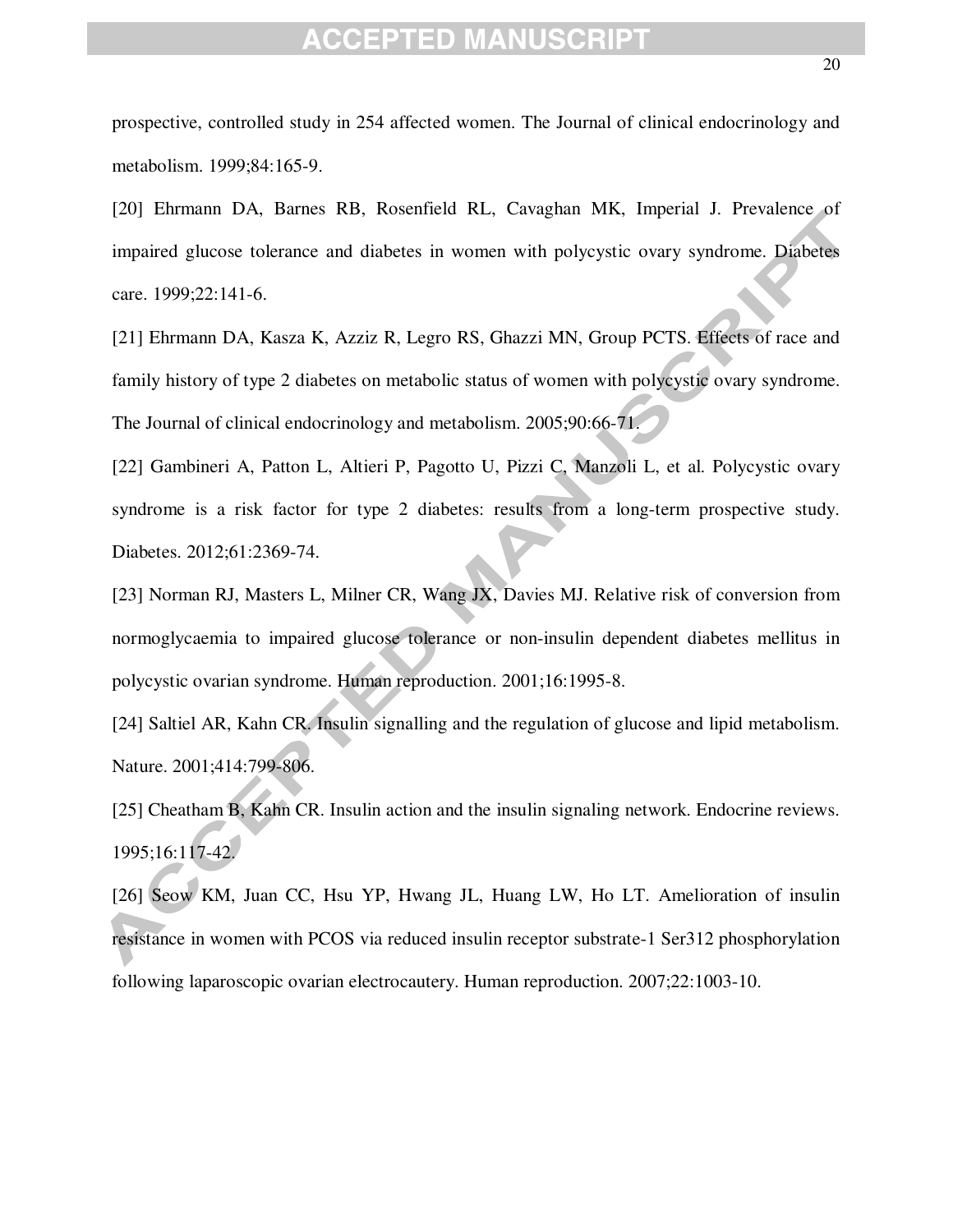[28] Dunaif A, Finegood DT. Beta-cell dysfunction independent of obesity and glucose intolerance in the polycystic ovary syndrome. The Journal of clinical endocrinology and metabolism. 1996;81:942-7.

[29] Wareham NJ, Byrne CD, Williams R, Day NE, Hales CN. Fasting proinsulin concentrations predict the development of type 2 diabetes. Diabetes care. 1999;22:262-70.

[30] Panidis D, Macut D, Farmakiotis D, Rousso D, Kourtis A, Katsikis I, et al. Indices of insulin sensitivity, beta cell function and serum proinsulin levels in the polycystic ovary syndrome. European journal of obstetrics, gynecology, and reproductive biology. 2006;127:99-105.

[31] Sir-Petermann T, Maliqueo M, Codner E, Echiburu B, Crisosto N, Perez V, et al. Early metabolic derangements in daughters of women with polycystic ovary syndrome. The Journal of clinical endocrinology and metabolism. 2007;92:4637-42.

[32] Raissouni N, Kolesnikov A, Purushothaman R, Sinha S, Bhandari S, Bhangoo A, et al. Altered glucose disposition and insulin sensitivity in peri-pubertal first-degree relatives of women with polycystic ovary syndrome. International journal of pediatric endocrinology. 2012;2012:14.

[33] Torchen LC, Fogel NR, Brickman WJ, Paparodis R, Dunaif A. Persistent apparent pancreatic beta-cell defects in premenarchal PCOS relatives. The Journal of clinical endocrinology and metabolism. 2014;99:3855-62.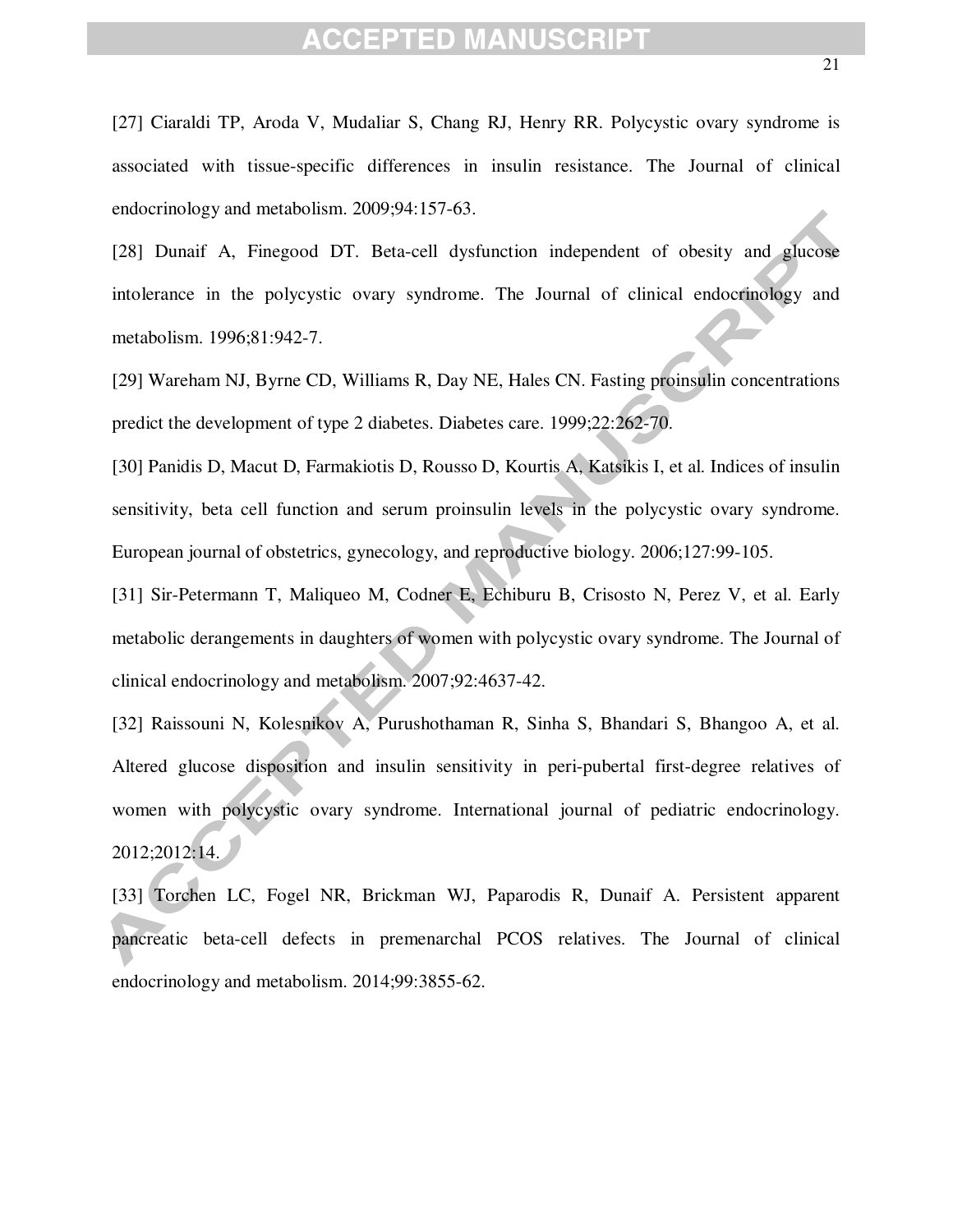[34] Biyasheva A, Legro RS, Dunaif A, Urbanek M. Evidence for association between polycystic ovary syndrome (PCOS) and TCF7L2 and glucose intolerance in women with PCOS and TCF7L2. The Journal of clinical endocrinology and metabolism. 2009;94:2617-25.

[35] Hao M, Yuan F, Jin C, Zhou Z, Cao Q, Xu L, et al. Overexpression of Lnk in the Ovaries Is Involved in Insulin Resistance in Women With Polycystic Ovary Syndrome. Endocrinology. 2016;157:3709-18.

[36] Abbott DH, Barnett DK, Bruns CM, Dumesic DA. Androgen excess fetal programming of female reproduction: a developmental aetiology for polycystic ovary syndrome? Human reproduction update. 2005;11:357-74.

[37] Franks S, Berga SL. Does PCOS have developmental origins? Fertility and sterility. 2012;97:2-6.

[38] de Zegher F, Lopez-Bermejo A, Ibanez L. Adipose tissue expandability and the early origins of PCOS. Trends in endocrinology and metabolism: TEM. 2009;20:418-23.

[39] Nikolic M, Macut D, Djordjevic A, Velickovic N, Nestorovic N, Bursac B, et al. Possible involvement of glucocorticoids in 5alpha-dihydrotestosterone-induced PCOS-like metabolic disturbances in the rat visceral adipose tissue. Molecular and cellular endocrinology. 2015;399:22-31.

[40] Ramaswamy S, Grace C, Mattei AA, Siemienowicz K, Brownlee W, MacCallum J, et al. Developmental programming of polycystic ovary syndrome (PCOS): prenatal androgens establish pancreatic islet alpha/beta cell ratio and subsequent insulin secretion. Scientific reports. 2016;6:27408.

[41] Conn JJ, Jacobs HS, Conway GS. The prevalence of polycystic ovaries in women with type 2 diabetes mellitus. Clinical endocrinology. 2000;52:81-6.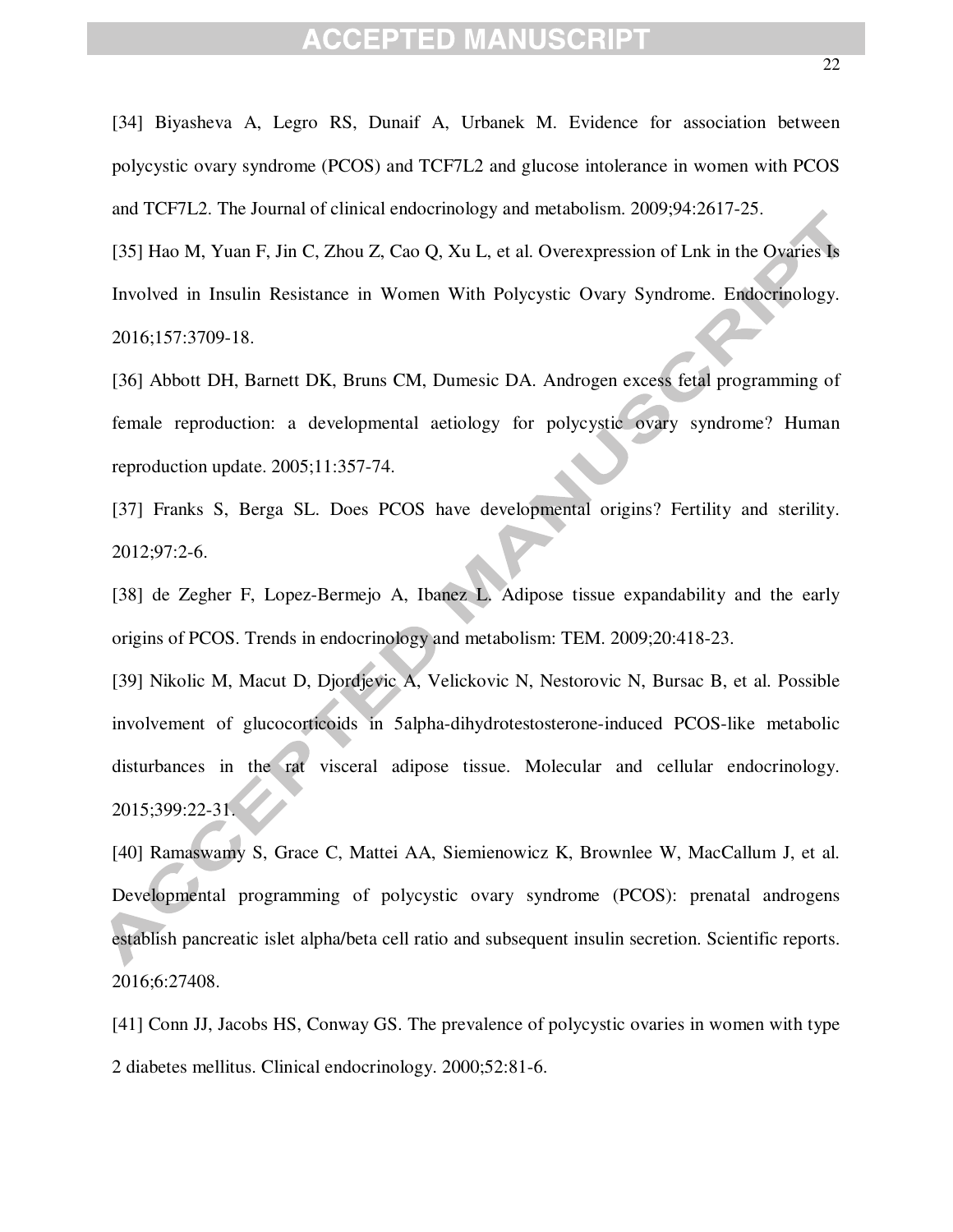[42] Escobar-Morreale HF, Roldan B, Barrio R, Alonso M, Sancho J, de la Calle H, et al. High prevalence of the polycystic ovary syndrome and hirsutism in women with type 1 diabetes mellitus. The Journal of clinical endocrinology and metabolism. 2000;85:4182-7.

[43] Mayer SB, Evans WS, Nestler JE. Polycystic ovary syndrome and insulin: our understanding in the past, present and future. Women's health. 2015;11:137-49.

[44] Livadas S, Kollias A, Panidis D, Diamanti-Kandarakis E. Diverse impacts of aging on insulin resistance in lean and obese women with polycystic ovary syndrome: evidence from 1345 women with the syndrome. European journal of endocrinology. 2014;171:301-9.

[45] Fauser BC, Tarlatzis BC, Rebar RW, Legro RS, Balen AH, Lobo R, et al. Consensus on women's health aspects of polycystic ovary syndrome (PCOS): the Amsterdam ESHRE/ASRM-Sponsored 3rd PCOS Consensus Workshop Group. Fertility and sterility. 2012;97:28-38 e25.

[46] Panidis D, Tziomalos K, Misichronis G, Papadakis E, Betsas G, Katsikis I, et al. Insulin resistance and endocrine characteristics of the different phenotypes of polycystic ovary syndrome: a prospective study. Human reproduction. 2012;27:541-9.

[47] Panidis D, Macut D, Tziomalos K, Papadakis E, Mikhailidis K, Kandaraki EA, et al. Prevalence of metabolic syndrome in women with polycystic ovary syndrome. Clinical endocrinology. 2013;78:586-92.

[48] Brown ZA, Louwers YV, Fong SL, Valkenburg O, Birnie E, de Jong FH, et al. The phenotype of polycystic ovary syndrome ameliorates with aging. Fertility and sterility. 2011;96:1259-65.

[49] Macut D, Panidis D, Glisic B, Spanos N, Petakov M, Bjekic J, et al. Lipid and lipoprotein profile in women with polycystic ovary syndrome. Canadian journal of physiology and pharmacology. 2008;86:199-204.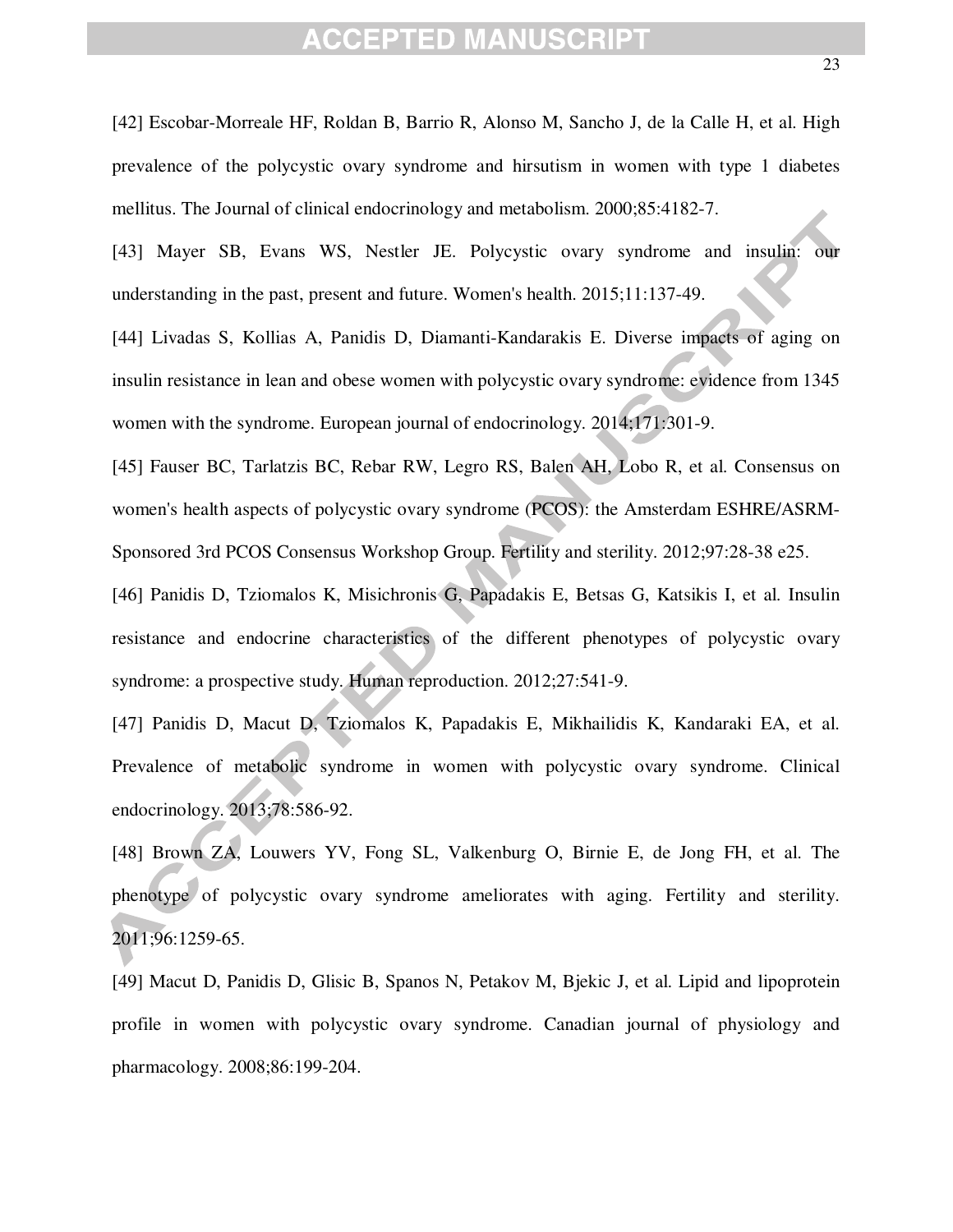[50] Li S, Chu Q, Ma J, Sun Y, Tao T, Huang R, et al. Discovery of novel lipid profiles in PCOS: Do insulin and androgen oppositely regulate bioactive lipid production? The Journal of clinical endocrinology and metabolism. 2016:jc20162692.

[51] Macut D, Simic T, Lissounov A, Pljesa-Ercegovac M, Bozic I, Djukic T, et al. Insulin resistance in non-obese women with polycystic ovary syndrome: relation to byproducts of oxidative stress. Experimental and clinical endocrinology & diabetes : official journal, German Society of Endocrinology [and] German Diabetes Association. 2011;119:451-5.

[52] Savic-Radojevic A, Bozic Antic I, Coric V, Bjekic-Macut J, Radic T, Zarkovic M, et al. Effect of hyperglycemia and hyperinsulinemia on glutathione peroxidase activity in non-obese women with polycystic ovary syndrome. Hormones. 2015;14:101-8.

[53] Macut D, Bjekic-Macut J, Savic-Radojevic A. Dyslipidemia and oxidative stress in PCOS. Frontiers of hormone research. 2013;40:51-63.

[54] Fraser A, Harris R, Sattar N, Ebrahim S, Davey Smith G, Lawlor DA. Alanine aminotransferase, gamma-glutamyltransferase, and incident diabetes: the British Women's Heart and Health Study and meta-analysis. Diabetes care. 2009;32:741-50.

[55] Tziomalos K, Athyros VG, Karagiannis A. Non-alcoholic fatty liver disease in type 2 diabetes: pathogenesis and treatment options. Current vascular pharmacology. 2012;10:162-72.

[56] Macut D, Tziomalos K, Bozic-Antic I, Bjekic-Macut J, Katsikis I, Papadakis E, et al. Nonalcoholic fatty liver disease is associated with insulin resistance and lipid accumulation product in women with polycystic ovary syndrome. Human reproduction. 2016;31:1347-53.

[57] O'Reilly MW, Taylor AE, Crabtree NJ, Hughes BA, Capper F, Crowley RK, et al. Hyperandrogenemia predicts metabolic phenotype in polycystic ovary syndrome: the utility of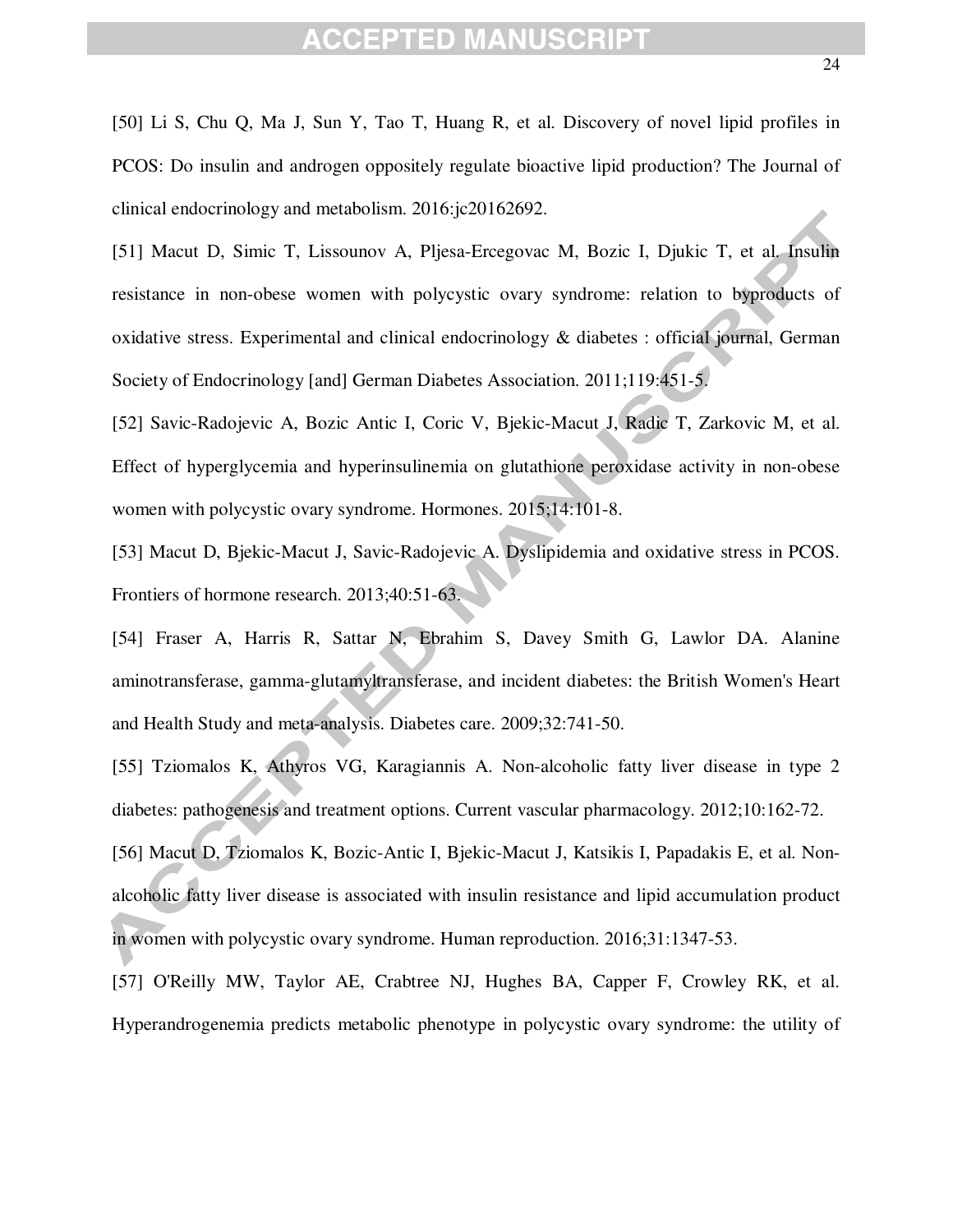serum androstenedione. The Journal of clinical endocrinology and metabolism. 2014;99:1027- 36.

[58] Kelly CJ, Speirs A, Gould GW, Petrie JR, Lyall H, Connell JM. Altered vascular function in young women with polycystic ovary syndrome. The Journal of clinical endocrinology and metabolism. 2002;87:742-6.

[59] Diamanti-Kandarakis E, Alexandraki K, Piperi C, Protogerou A, Katsikis I, Paterakis T, et al. Inflammatory and endothelial markers in women with polycystic ovary syndrome. European journal of clinical investigation. 2006;36:691-7.

[60] Bajuk Studen K, Jensterle Sever M, Pfeifer M. Cardiovascular risk and subclinical cardiovascular disease in polycystic ovary syndrome. Frontiers of hormone research. 2013;40:64-82.

[61] Hurliman A, Keller Brown J, Maille N, Mandala M, Casson P, Osol G. Hyperandrogenism and Insulin Resistance, Not Changes in Body Weight, Mediate the Development of Endothelial Dysfunction in a Female Rat Model of Polycystic Ovary Syndrome (PCOS). Endocrinology. 2015;156:4071-80.

[62] Franks S, Stark J, Hardy K. Follicle dynamics and anovulation in polycystic ovary syndrome. Human reproduction update. 2008;14:367-78.

[63] Wu XK, Zhou SY, Liu JX, Pollanen P, Sallinen K, Makinen M, et al. Selective ovary resistance to insulin signaling in women with polycystic ovary syndrome. Fertility and sterility. 2003;80:954-65.

[64] Zhu Q, Zuo R, He Y, Wang Y, Chen ZJ, Sun Y, et al. Local Regeneration of Cortisol by 11beta-HSD1 Contributes to Insulin Resistance of the Granulosa Cells in PCOS. The Journal of clinical endocrinology and metabolism. 2016;101:2168-77.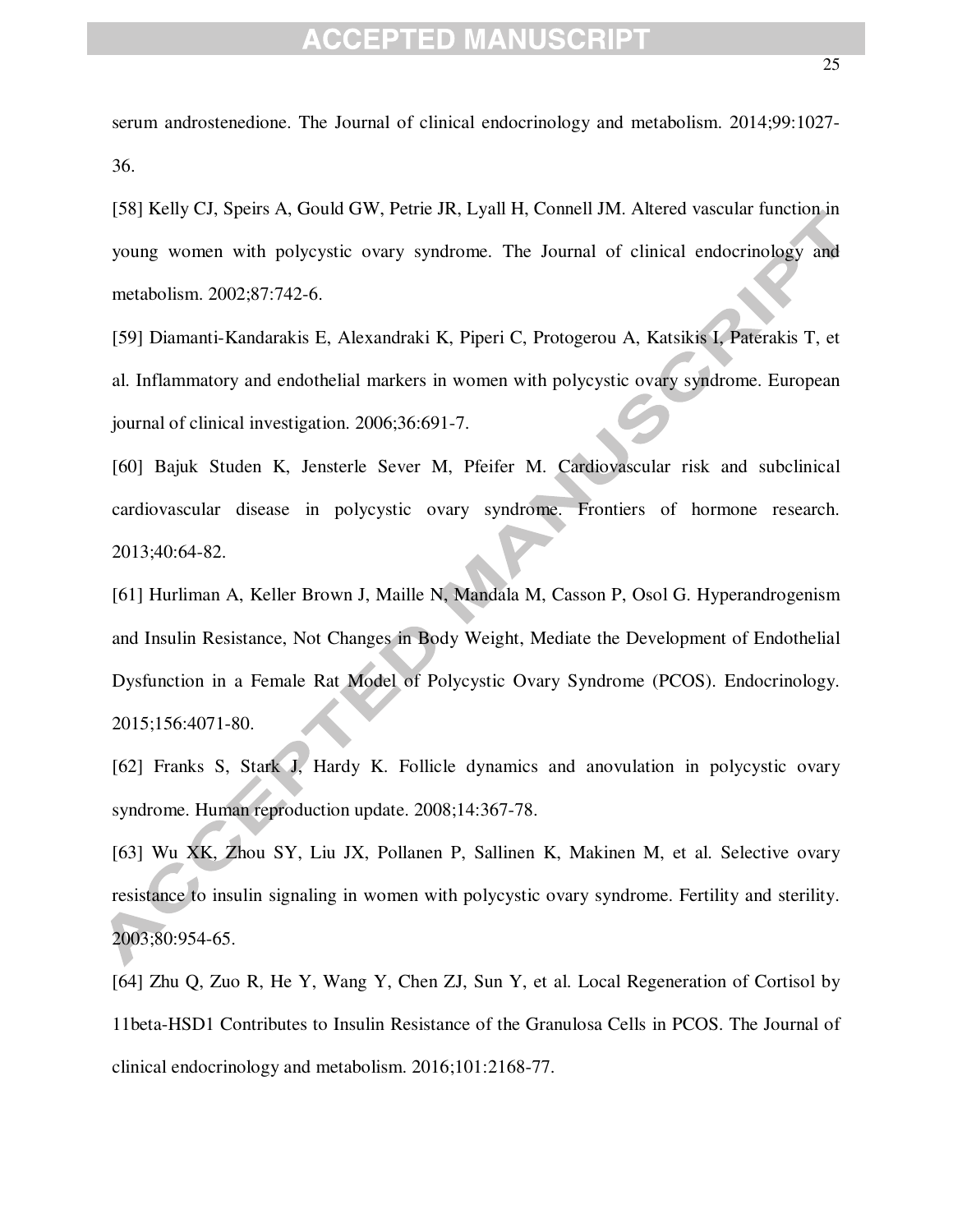[65] Gunter MJ, Hoover DR, Yu H, Wassertheil-Smoller S, Manson JE, Li J, et al. A prospective evaluation of insulin and insulin-like growth factor-I as risk factors for endometrial cancer. Cancer epidemiology, biomarkers & prevention : a publication of the American Association for Cancer Research, cosponsored by the American Society of Preventive Oncology. 2008;17:921-9. [66] Rivero R, Garin CA, Ormazabal P, Silva A, Carvajal R, Gabler F, et al. Protein expression of PKCZ (Protein Kinase C Zeta), Munc18c, and Syntaxin-4 in the insulin pathway in endometria of patients with polycystic ovary syndrome (PCOS). Reproductive biology and endocrinology : RB&E. 2012;10:17.

[67] Li X, Shao R. PCOS and obesity: insulin resistance might be a common etiology for the development of type I endometrial carcinoma. American journal of cancer research. 2014;4:73-9. [68] Harrison CL, Lombard CB, Moran LJ, Teede HJ. Exercise therapy in polycystic ovary syndrome: a systematic review. Human reproduction update. 2011;17:171-83.

[69] Gower BA, Chandler-Laney PC, Ovalle F, Goree LL, Azziz R, Desmond RA, et al. Favourable metabolic effects of a eucaloric lower-carbohydrate diet in women with PCOS. Clinical endocrinology. 2013;79:550-7.

[70] Pasquali R, Gambineri A, Cavazza C, Ibarra Gasparini D, Ciampaglia W, Cognigni GE, et al. Heterogeneity in the responsiveness to long-term lifestyle intervention and predictability in obese women with polycystic ovary syndrome. European journal of endocrinology. 2011;164:53- 60.

[71] Diamanti-Kandarakis E, Christakou CD, Kandaraki E, Economou FN. Metformin: an old medication of new fashion: evolving new molecular mechanisms and clinical implications in polycystic ovary syndrome. European journal of endocrinology. 2010;162:193-212.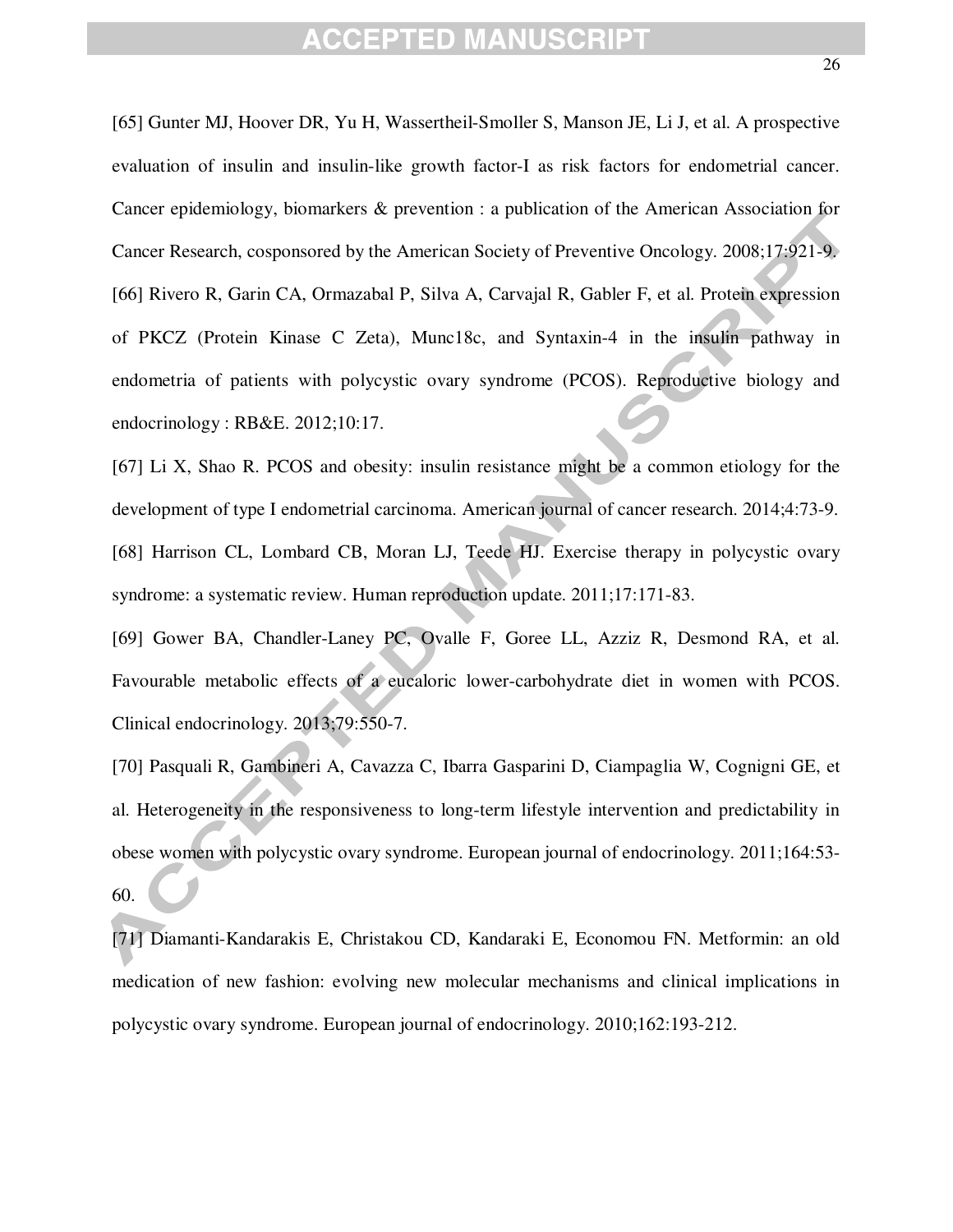[72] Siebert TI, Viola MI, Steyn DW, Kruger TF. Is metformin indicated as primary ovulation induction agent in women with PCOS? A systematic review and meta-analysis. Gynecologic and obstetric investigation. 2012;73:304-13.

[73] Tan X, Li S, Chang Y, Fang C, Liu H, Zhang X, et al. Effect of metformin treatment during pregnancy on women with PCOS: a systematic review and meta-analysis. Clinical and investigative medicine Medecine clinique et experimentale. 2016;39:E120-31.

[74] Sharma ST, Wickham EP, 3rd, Nestler JE. Changes in glucose tolerance with metformin treatment in polycystic ovary syndrome: a retrospective analysis. Endocrine practice : official journal of the American College of Endocrinology and the American Association of Clinical Endocrinologists. 2007;13:373-9.

[75] Valsamakis G, Lois K, Kumar S, Mastorakos G. Metabolic and other effects of pioglitazone as an add-on therapy to metformin in the treatment of polycystic ovary syndrome (PCOS). Hormones. 2013;12:363-78.

[76] Conway G, Dewailly D, Diamanti-Kandarakis E, Escobar-Morreale HF, Franks S, Gambineri A, et al. The polycystic ovary syndrome: a position statement from the European Society of Endocrinology. European journal of endocrinology. 2014;171:P1-29.

[77] Unfer V, Nestler JE, Kamenov ZA, Prapas N, Facchinetti F. Effects of Inositol(s) in Women with PCOS: A Systematic Review of Randomized Controlled Trials. International journal of endocrinology. 2016;2016:1849162.

[78] Elkind-Hirsch K, Marrioneaux O, Bhushan M, Vernor D, Bhushan R. Comparison of single and combined treatment with exenatide and metformin on menstrual cyclicity in overweight women with polycystic ovary syndrome. The Journal of clinical endocrinology and metabolism. 2008;93:2670-8.